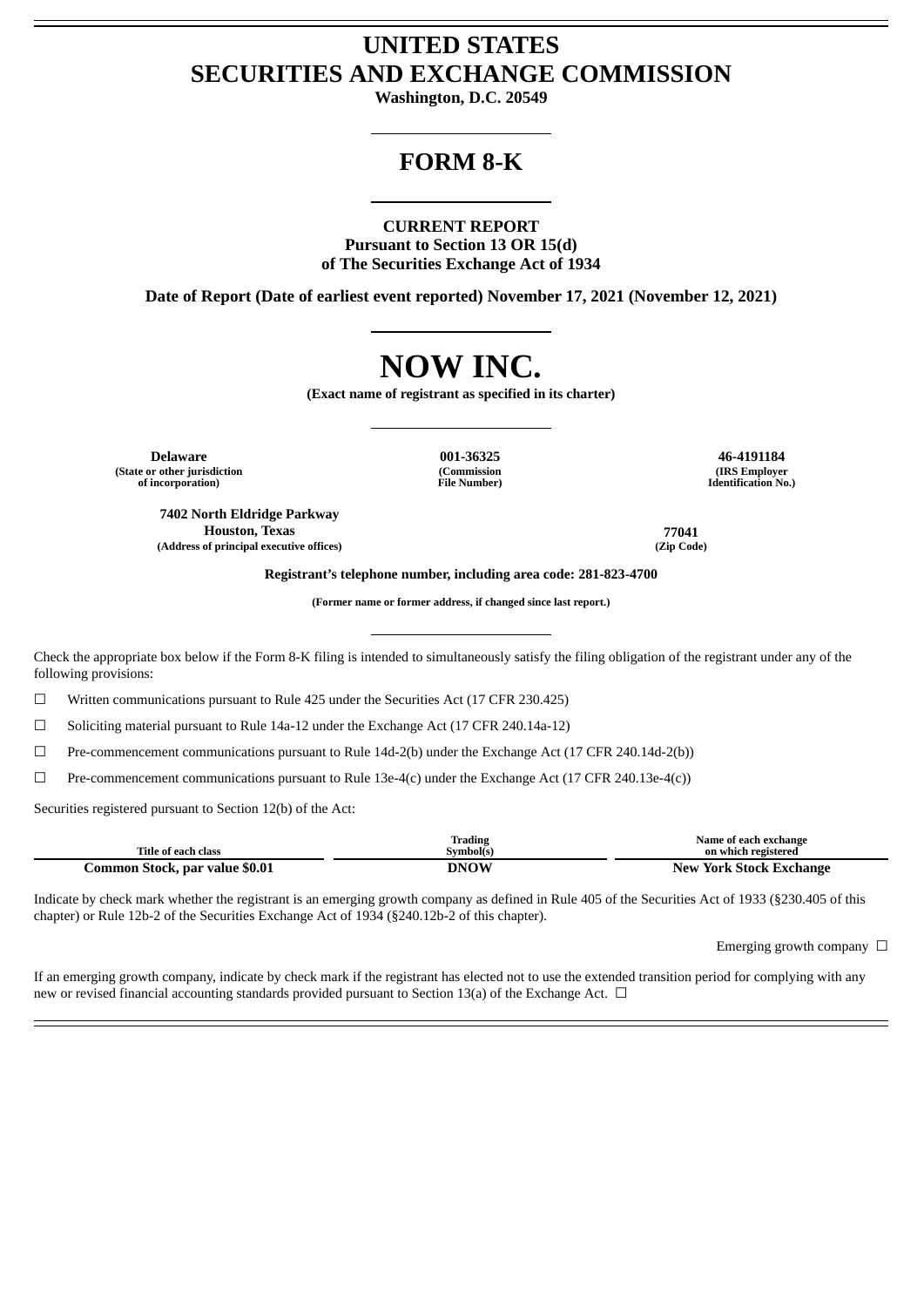#### Item 5.02 Departure of Directors or Certain Officers; Election of Directors; Appointment of Certain Officers; Compensatory **Arrangements of Certain Officers.**

On November 12, 2021, NOW Inc. (the "Company") entered into an employment agreement with Ms. Rocio Surratt. Under the agreement, she is entitled to receive her current annual base salary, as well as being eligible to continue to participate in the Company's annual bonus plan at a target incentive opportunity participation level (as a percentage of her base salary) to be based upon Company performance criteria that the Board establishes for each fiscal year. Ms. Surratt will also be eligible to receive long-term equity incentive awards in the discretion of the Board. Ms. Surratt will also continue to participate in all retirement and welfare benefit plans, programs, and arrangements generally available to executive officers, subject to eligibility requirements. The employment agreement also includes customary covenants regarding non-competition, non-solicitation and confidentiality.

For further details on Ms. Surratt's compensation, please see the section titled "Compensation Discussion and Analysis" in the Company's Definitive Proxy Statement on Schedule 14A relating to the Company's 2021 annual meeting of stockholders filed with the Securities and Exchange Commission on April 8, 2021.

#### **Item 5.03 Amendments to Articles of Incorporation or Bylaws; Change in Fiscal Year.**

On November 17, 2021, the Board of Directors of the Company approved an amendment to the Company's Bylaws to change references to the name of the Company's Nominating/Corporate Governance Committee to the Environmental, Social, Governance, and Nominating Committee due to a name change of the committee.

The foregoing description of the amendment to the Bylaws is qualified in its entirety by reference to the Bylaws, which are attached hereto as Exhibit 3.2 and are incorporated herein by reference.

#### **Item 9.01 Financial Statements and Exhibits.**

## **(d) Exhibits**

The following exhibit is provided as part of this Report:

| Exhibit<br><b>Number</b> | <b>Description</b>                                                          |
|--------------------------|-----------------------------------------------------------------------------|
| 3.2                      | NOW Inc. Bylaws, as amended and restated on November 17, 2021               |
| 104                      | Cover Page Interactive Data File (embedded within the Inline XBRL document) |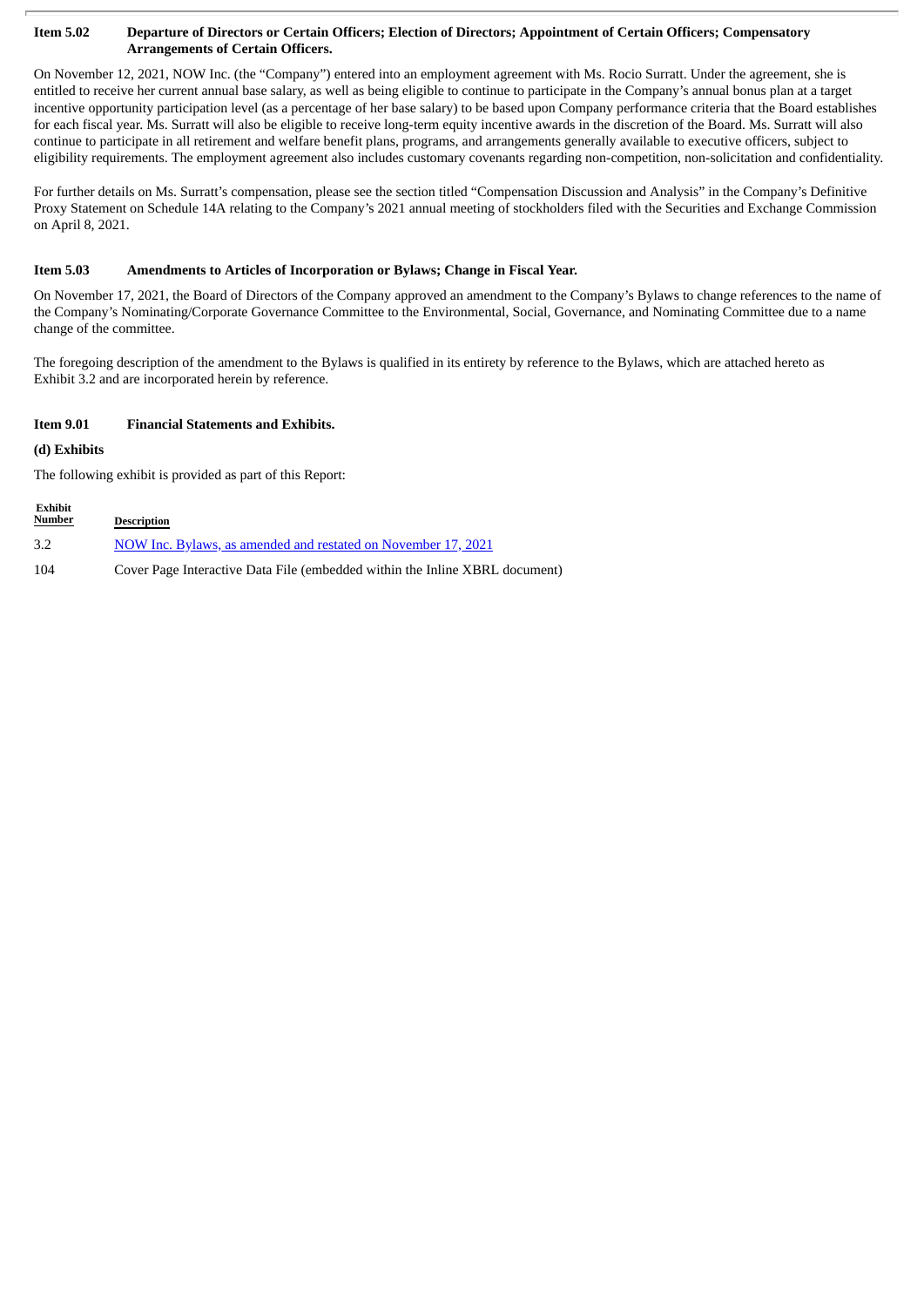**SIGNATURES**

Pursuant to the requirements of the Securities Exchange Act of 1934, the registrant has duly caused this report to be signed on its behalf by the undersigned hereunto duly authorized.

Date: November 17, 2021 NOW INC.

/s/ Raymond W. Chang

Raymond W. Chang Vice President & General Counsel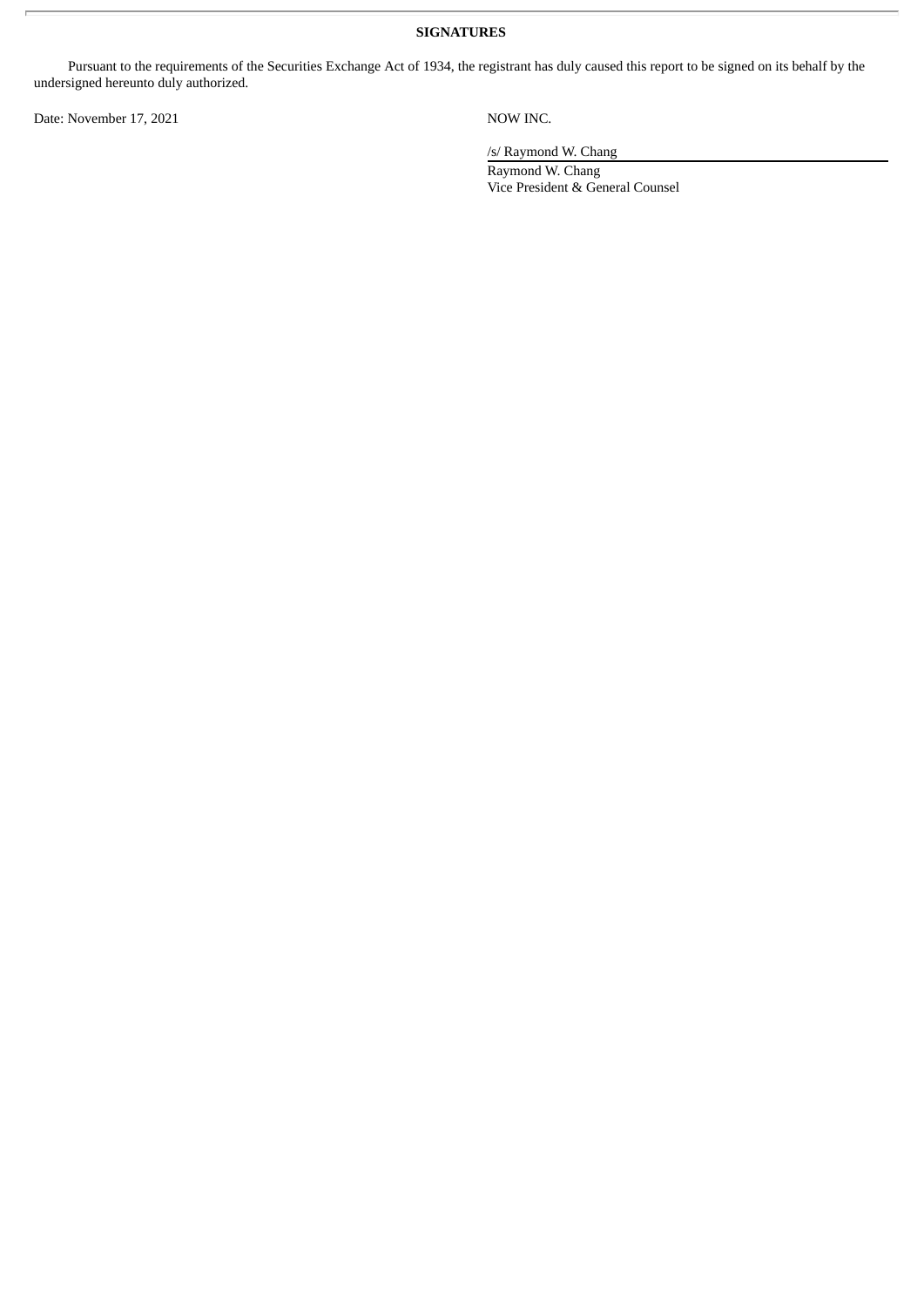# <span id="page-3-0"></span>**AMENDED AND RESTATED BYLAWS**

**OF NOW INC. A Delaware Corporation ADOPTED NOVEMBER 17, 2021**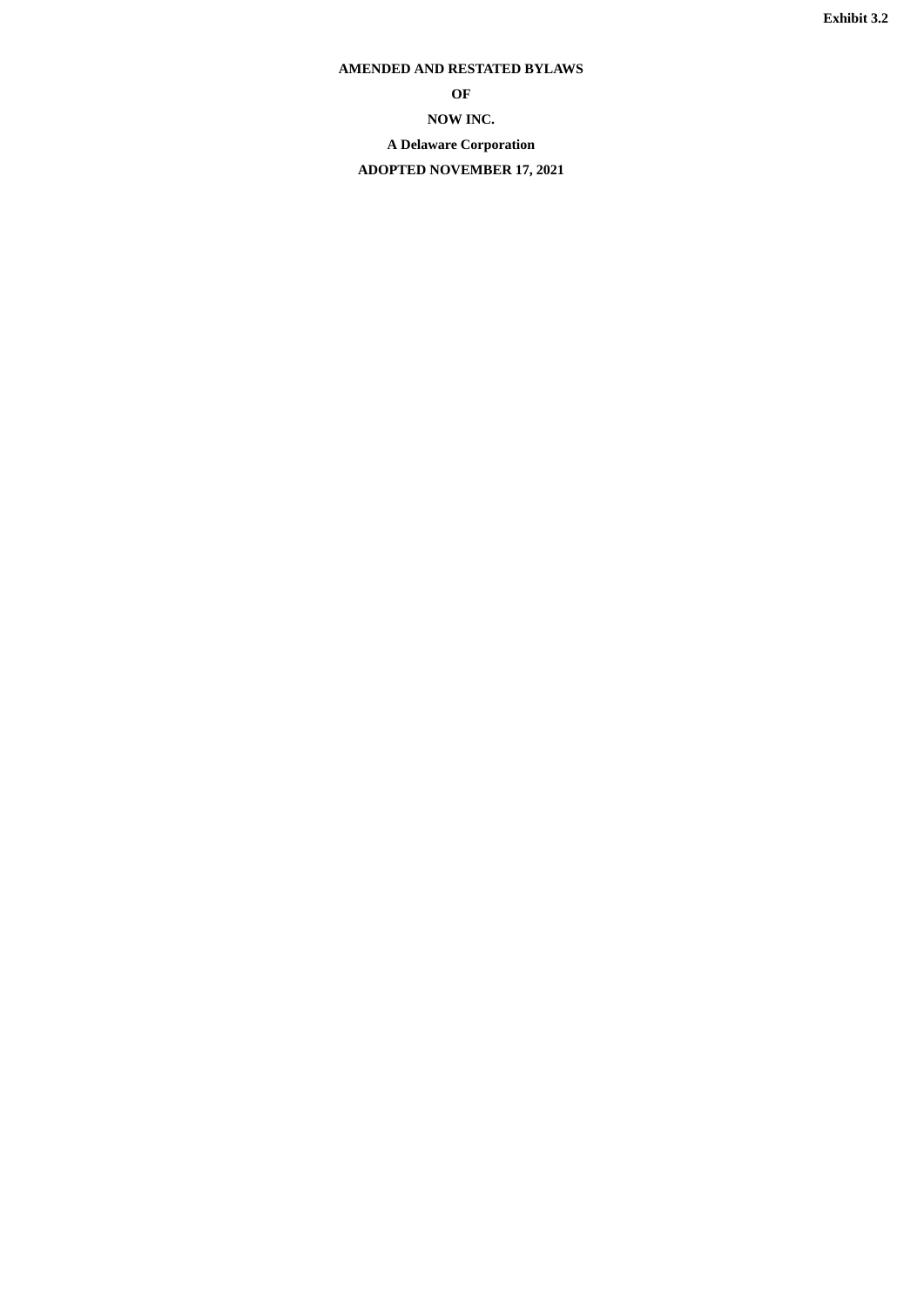| <b>ARTICLE I OFFICES</b>              |                                                                |
|---------------------------------------|----------------------------------------------------------------|
| Section 1.<br>Section 2.              | <b>Registered Office</b><br><b>Other Offices</b>               |
| <b>ARTICLE II STOCKHOLDERS</b>        |                                                                |
| Section 1.<br>Section 2.              | Place of Meetings<br>Quorum; Adjournment of Meetings           |
| Section 3.                            | <b>Annual Meetings</b>                                         |
| Section 4.<br>Section 5.              | <b>Special Meetings</b><br>Record Date                         |
| Section 6.<br>Section 7.              | Notice of Meetings<br><b>Stock List</b>                        |
| Section 8.                            | Notice of Stockholder Proposals                                |
| Section 9.<br>Section 10.             | Proxies<br>Voting; Elections; Inspectors                       |
| Section 11.<br>Section 12.            | <b>Conduct of Meetings</b><br>Meetings by Remote Communication |
| Section 13.                           | <b>Treasury Stock</b>                                          |
| Section 14.                           | <b>Action Without Meeting</b>                                  |
| <b>ARTICLE III BOARD OF DIRECTORS</b> |                                                                |
| Section 1.<br>Section 2.              | Power; Number; Term of Office<br>Quorum                        |
| Section 3.                            | Place of Meetings; Order of Business                           |
| Section 4.<br>Section 5.              | <b>Regular Meetings</b><br><b>Special Meetings</b>             |
| Section 6.                            | <b>Resignation and Removal</b>                                 |

- Section 7. Vacancies; Increases in the Number of Directors
- Section 8. Compensation
- Section 9. Action Without a Meeting; Telephone Conference Meeting
- Section 10 0. Approval or Ratification of Acts or Contracts by Stockholders

#### ARTICLE IV COMMITTEES

| Section 1.<br><b>Designation Powers</b> |  |
|-----------------------------------------|--|
|-----------------------------------------|--|

- Section 2. Procedure; Meetings; Quorum
- Section 3. Substitution of Members

1 0

**P a g e**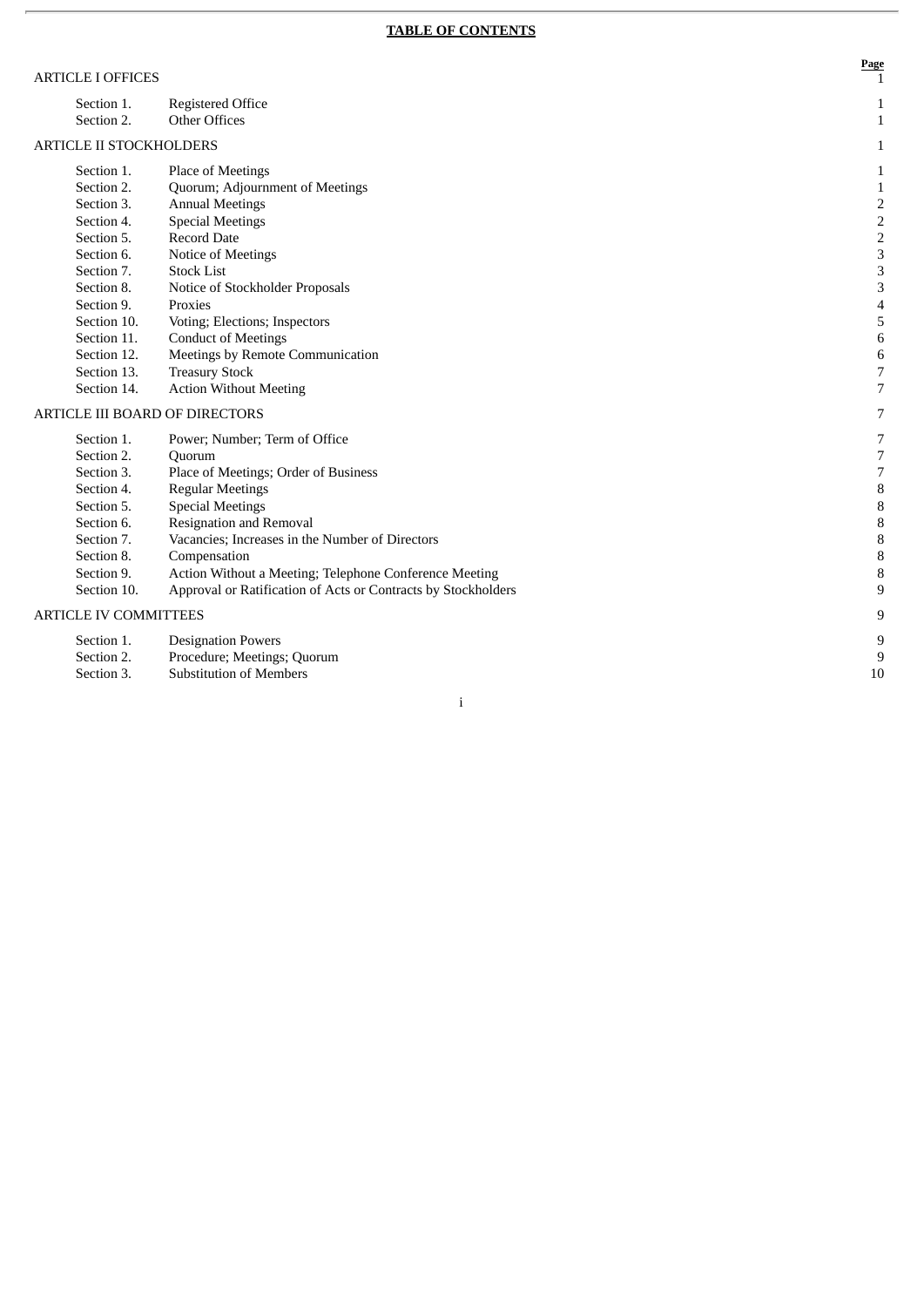| <b>ARTICLE V OFFICERS</b>        |                                                                         | 10     |
|----------------------------------|-------------------------------------------------------------------------|--------|
| Section 1.                       | Number, Titles and Term of Office                                       | $10\,$ |
| Section 2.                       | <b>Salaries</b>                                                         | $10\,$ |
| Section 3.                       | Removal                                                                 | $10\,$ |
| Section 4.                       | Vacancies                                                               | $10\,$ |
| Section 5.                       | Powers and Duties of the Chief Executive Officer                        | 10     |
| Section 6.                       | Powers and Duties of the Chairman of the Board                          | 11     |
| Section 7.                       | Powers and Duties of the President                                      | 11     |
| Section 8.                       | <b>Vice Presidents</b>                                                  | 11     |
| Section 9.                       | <b>Treasurer</b>                                                        | 11     |
| Section 10.                      | <b>Assistant Treasurers</b>                                             | 11     |
| Section 11.                      | Secretary                                                               | 11     |
| Section 12.                      | <b>Assistant Secretaries</b>                                            | 12     |
| Section 13.                      | Action with Respect to Securities of Other Corporations                 | 12     |
|                                  | ARTICLE VI INDEMNIFICATION OF DIRECTORS, OFFICERS, EMPLOYEES AND AGENTS | 12     |
| Section 1.                       | Right to Indemnification                                                | 12     |
| Section 2.                       | Indemnification of Employees and Agents                                 | 13     |
| Section 3.                       | Right of Claimant to Bring Suit                                         | 13     |
| Section 4.                       | Non-exclusivity of Rights                                               | 13     |
| Section 5.                       | Insurance                                                               | 13     |
| Section 6.                       | <b>Savings Clause</b>                                                   | 13     |
| Section 7.                       | Definitions                                                             | 14     |
| <b>ARTICLE VII CAPITAL STOCK</b> |                                                                         | 14     |
| Section 1.                       | <b>Certificates of Stock</b>                                            | 14     |
| Section 2.                       | <b>Transfer of Stock</b>                                                | 15     |
| Section 3.                       | Ownership of Stock                                                      | 15     |
| Section 4.                       | <b>Regulations Regarding Stock</b>                                      | 15     |
| Section 5.                       | <b>Lost or Destroyed Certificates</b>                                   | 15     |
|                                  | ARTICLE VIII MISCELLANEOUS PROVISIONS                                   | 16     |
| Section 1.                       | <b>Fiscal Year</b>                                                      | 16     |
| Section 2.                       | Corporate Seal                                                          | 16     |
| Section 3.                       | Notice and Waiver of Notice                                             | 16     |
| Section 4.                       | <b>Facsimile Signatures</b>                                             | 16     |
| Section 5.                       | Reliance upon Books, Reports and Records                                | 16     |
| Section 6.                       | <b>Electronic Transmissions</b>                                         | 16     |
| Section 7.                       | <b>Exclusive Forum</b>                                                  | 17     |
| <b>ARTICLE IX AMENDMENTS</b>     |                                                                         | 17     |
|                                  |                                                                         |        |

ii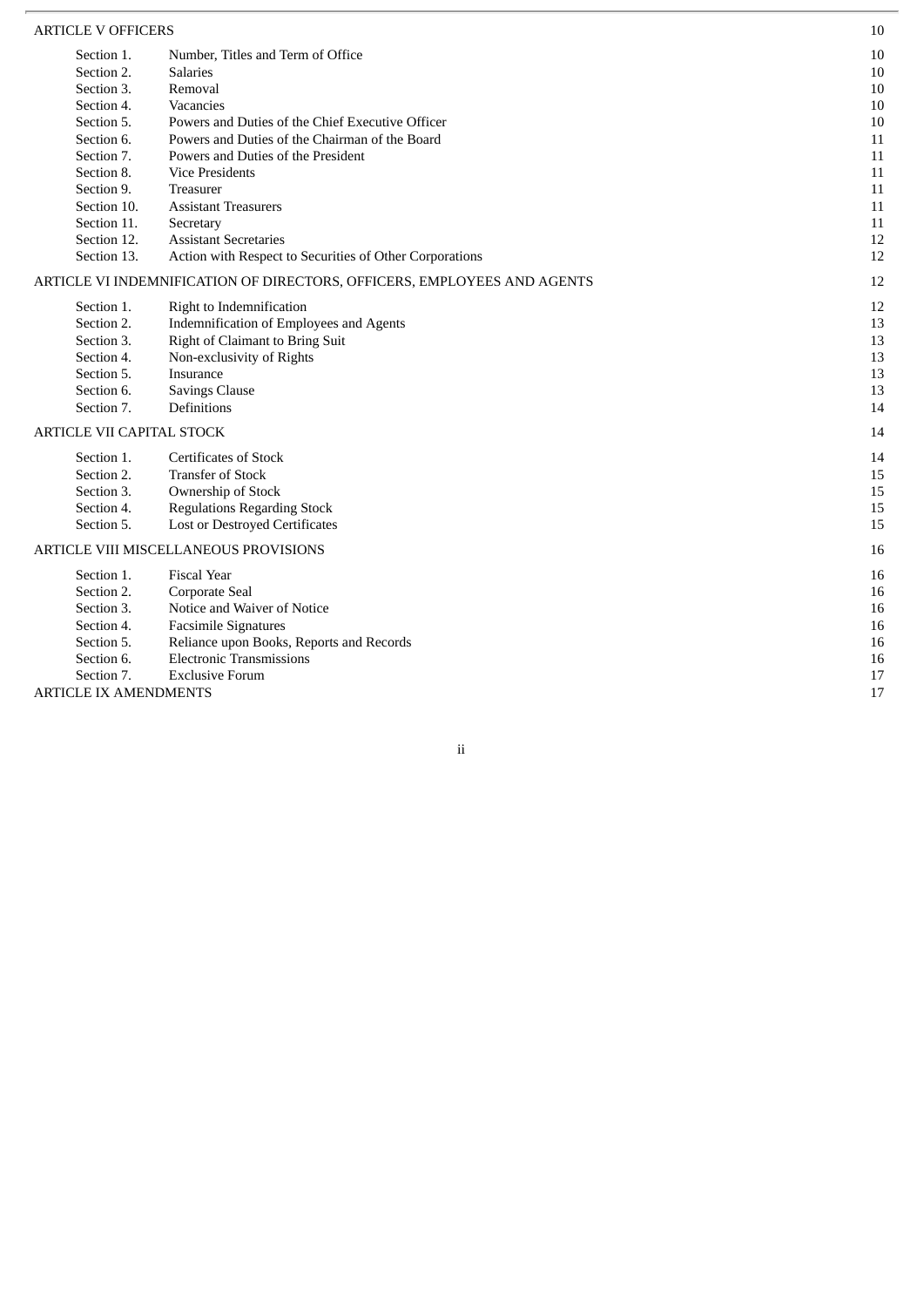# **AMENDED AND RESTATED BYLAWS OF NOW INC. ARTICLE I OFFICES**

Section 1. Registered Office. The registered office of the Corporation required by the General Corporation Law of the State of Delaware (the "DGCL") to be maintained in the State of Delaware, shall be the registered office named in the Certificate of Incorporation of the Corporation, as may be amended and/or restated from time to time, or such other office as may be designated from time to time by the Board of Directors in the manner provided by law. Should the Corporation maintain a principal office within the State of Delaware such registered office need not be identical to such principal office of the Corporation.

Section 2. Other Offices. The Corporation may also have offices at such other places both within and without the State of Delaware as the Board of Directors may from time to time determine or the business of the Corporation may require.

#### **ARTICLE II STOCKHOLDERS**

Section 1. Place of Meetings. All meetings of the stockholders shall be held at the principal office of the Corporation, or at such other place within or without the State of Delaware as shall be specified or fixed in the notices or waivers of notice thereof. In lieu of holding a meeting of stockholders at a designated place, the Board may, in its sole discretion, determine that any meeting of stockholders may be held solely by means of remote communication.

#### Section 2. Quorum; Adjournment of Meetings.

(a) Unless otherwise required by law or provided in the Certificate of Incorporation or these bylaws, the holders of a majority of the stock issued and outstanding and entitled to vote in the election of directors, present in person or represented by proxy, shall constitute a quorum at any meeting of stockholders for the transaction of business, except that when specified business is to be voted on by a class or series of stock voting separately as a class, the holders of a majority of the voting power of all outstanding shares of such class or series represented in person or by proxy shall constitute a quorum of such class or series for the transaction of such business and all questions with respect to a subject matter, except the election of directors which is set forth in Section 10(e) of Article II of these bylaws, shall be decided by a vote of the holders of shares having a majority of the voting power so represented at any meeting of stockholders at which a quorum is present. The stockholders present at a duly organized meeting may continue to transact business until adjournment, notwithstanding the withdrawal of enough stockholders to leave less than a quorum.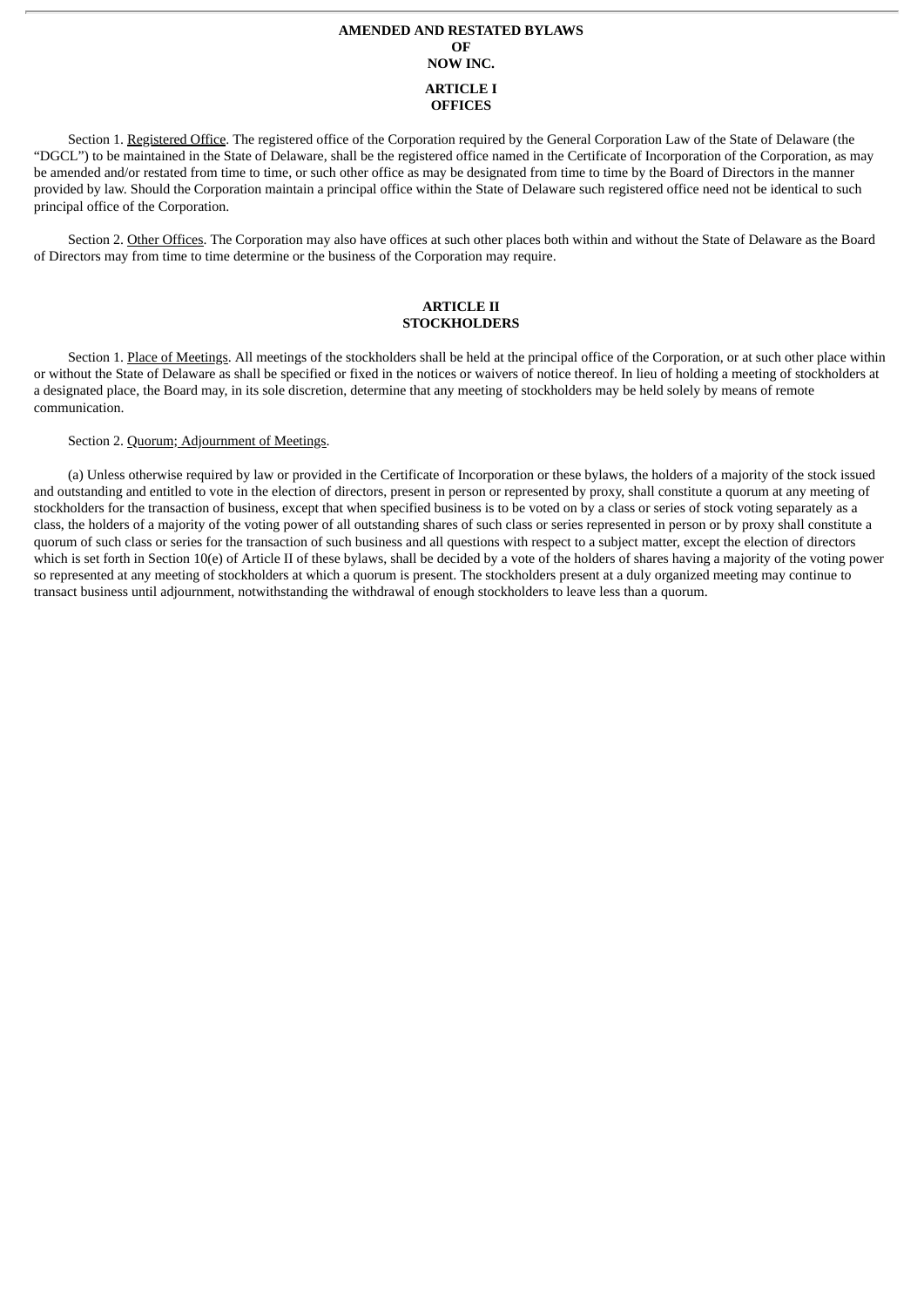(b) Notwithstanding the other provisions of the Certificate of Incorporation or these bylaws, the chairman of the meeting or the holders of a majority of the issued and outstanding stock, present in person or represented by proxy, at any meeting of stockholders, whether or not a quorum is present, shall have the power to adjourn such meeting from time to time. No notice of the time and place of adjourned meeting need be given if (A) the time and place, if any, thereof, and (B) the means of remote communication, if any, by which stockholders and proxy holders may be deemed to be present in person and vote at such adjourned meeting, are announced at the meeting at which adjournment is taken. If the adjournment is for more than thirty (30) days, or if after the adjournment a new record date is fixed for the adjourned meeting, a notice of the adjourned meeting shall be given to each stockholder of record entitled to vote at such meeting. At such adjourned meeting at which a quorum shall be present or represented any business may be transacted which might have been transacted at the meeting as originally called.

Section 3. Annual Meetings. An annual meeting of the stockholders, for the election of directors and for the transaction of such other business as may properly come before the meeting, shall be held at such place, within or without the State of Delaware, on such date, and at such time as the Board of Directors shall fix and set forth in the notice of the meeting, which date shall be within thirteen (13) months subsequent to the later of the date of incorporation or the last annual meeting of stockholders.

Section 4. Special Meetings. Unless otherwise provided in the Certificate of Incorporation, special meetings of the stockholders for any purpose or purposes may be called at any time by the (i) the Chief Executive Officer of the Corporation, or (ii) the Board of Directors pursuant to a resolution adopted by a majority of the directors which the Corporation would have if there were no vacancies.

#### Section 5. Record Date.

(a) For the purpose of determining stockholders entitled to notice of or to vote at any meeting of stockholders, or any adjournment thereof, or entitled to receive payment of any dividend or other distribution or allotment of any rights, or entitled to exercise any rights in respect of any change, conversion or exchange of stock or for the purpose of any other lawful action, the Board of Directors of the Corporation may fix, in advance, a date as the record date for any such determination of stockholders, which date shall not be more than sixty (60) days nor less than ten (10) days before the date of such meeting, nor more than sixty (60) days prior to any other action.

(b) If the Board of Directors does not fix a record date for any meeting of the stockholders, the record date for determining stockholders entitled to notice of or to vote at such meeting shall be at the close of business on the day next preceding the day on which notice is given, or, if in accordance with Article VIII, Section 3 of these bylaws notice is waived, at the close of business on the day next preceding the day on which the meeting is held. The record date for determining stockholders for any other purpose shall be at the close of business on the day on which the Board of Directors adopts the resolution relating thereto.

(c) A determination of stockholders of record entitled to notice of or to vote at a meeting of stockholders shall apply to any adjournment of the meeting; provided, however, that the Board of Directors may fix a new record date for the adjourned meeting.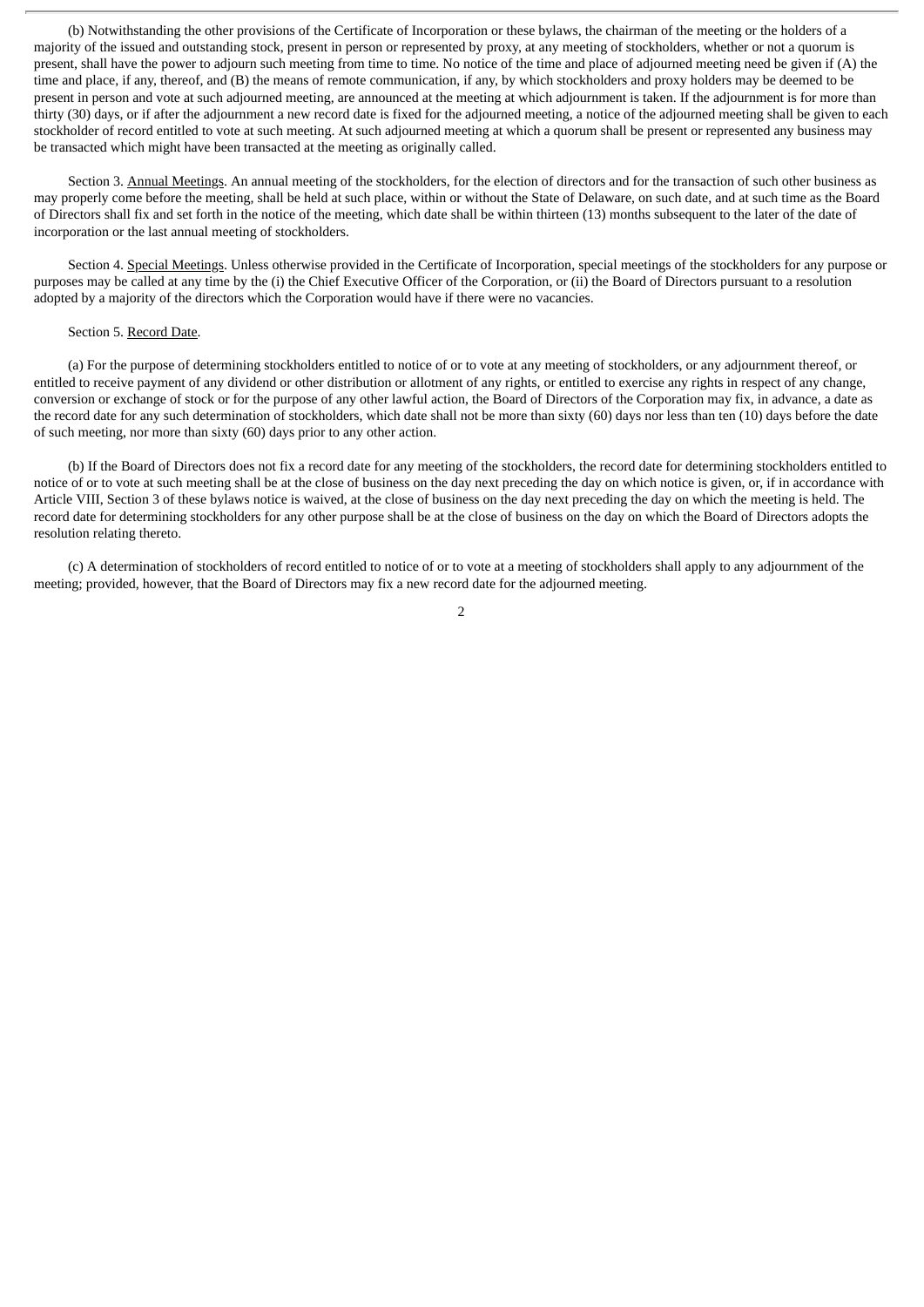Section 6. Notice of Meetings. Written notice of the place, date and hour of all meetings and the means of remote communication, if any, by which stockholders and proxy holders may be deemed present in person and vote at such meeting, and, in case of a special meeting, the purpose or purposes for which the meeting is called, shall be given by or at the direction of the Chairman of the Board (if any) or the President, the Secretary or the other person(s) calling the meeting to each stockholder entitled to vote thereat not less than ten (10) nor more than sixty (60) days before the date of the meeting. Such notice may be delivered either personally or by mail. If mailed, notice is given when deposited in the United States mail, postage prepaid, directed to the stockholder at his address as it appears on the records of the Corporation. Without limiting the manner by which notice otherwise may be given to stockholders, any notice to stockholders may be given by electronic transmission in the manner provided by Sections 222 and 232 of the DGCL. Meetings may be held without notice if all stockholders entitled to vote are present (without being present for the purpose of objecting at the beginning of the meeting to the transaction of any business because the meeting is not lawfully called or convened), or if notice is waived by those not present in accordance with Article VIII, Section 3 of these bylaws. The Board may cancel, reschedule or postpone any previously scheduled annual or special meeting.

#### Section 7. Stock List.

(a) A complete list of stockholders entitled to vote at any meeting of stockholders, arranged in alphabetical order for each class of stock and showing the address of each such stockholder and the number of shares registered in the name of such stockholder, shall be open to the examination of any stockholder, for any purpose germane to the meeting, during ordinary business hours, for a period of at least ten (10) days prior to the meeting, (1) at a place within the city where the meeting is to be held, which place shall be specified in the notice of the meeting, (2) or if not so specified, at the place where the meeting is to be held, (3) on a reasonably accessible electronic network, provided that the information required to gain access to such list is furnished with the notice of the meeting or (4) during ordinary business hours, at the principal place of business of the Corporation.

(b) If the Corporation determines to make the list available on an electronic network, the Corporation may take reasonable steps to ensure that such information is available only to stockholders. If the meeting is to be held at a place, then the list shall be produced and kept at the time and place of the meeting during the whole time and may be inspected by any stockholder who is present at that meeting. If the meeting is to be held solely by means of remote communication, then the list also shall be open to the examination of any stockholder during the whole time of that meeting on a reasonably accessible electronic network, and the information required to access such list shall be provided with the notice of that meeting. Nothing contained in this Section 7 shall require the Corporation to include electronic mail addresses or other electronic contact information on that list. The stock list shall also be produced and kept at the time and place of the meeting during the whole time thereof, and may be inspected by any stockholder who is present.

#### Section 8. Notice of Stockholder Proposals.

(a) At any annual or special meeting of stockholders, only such business shall be conducted as shall have been properly brought before the meeting. To be properly brought before an annual or special meeting, business must be: (A) specified in the notice of meeting given by or at the direction of the Board of Directors, (B) otherwise properly brought before the meeting by or at the direction of the Board of Directors, or (C) otherwise properly brought before the meeting by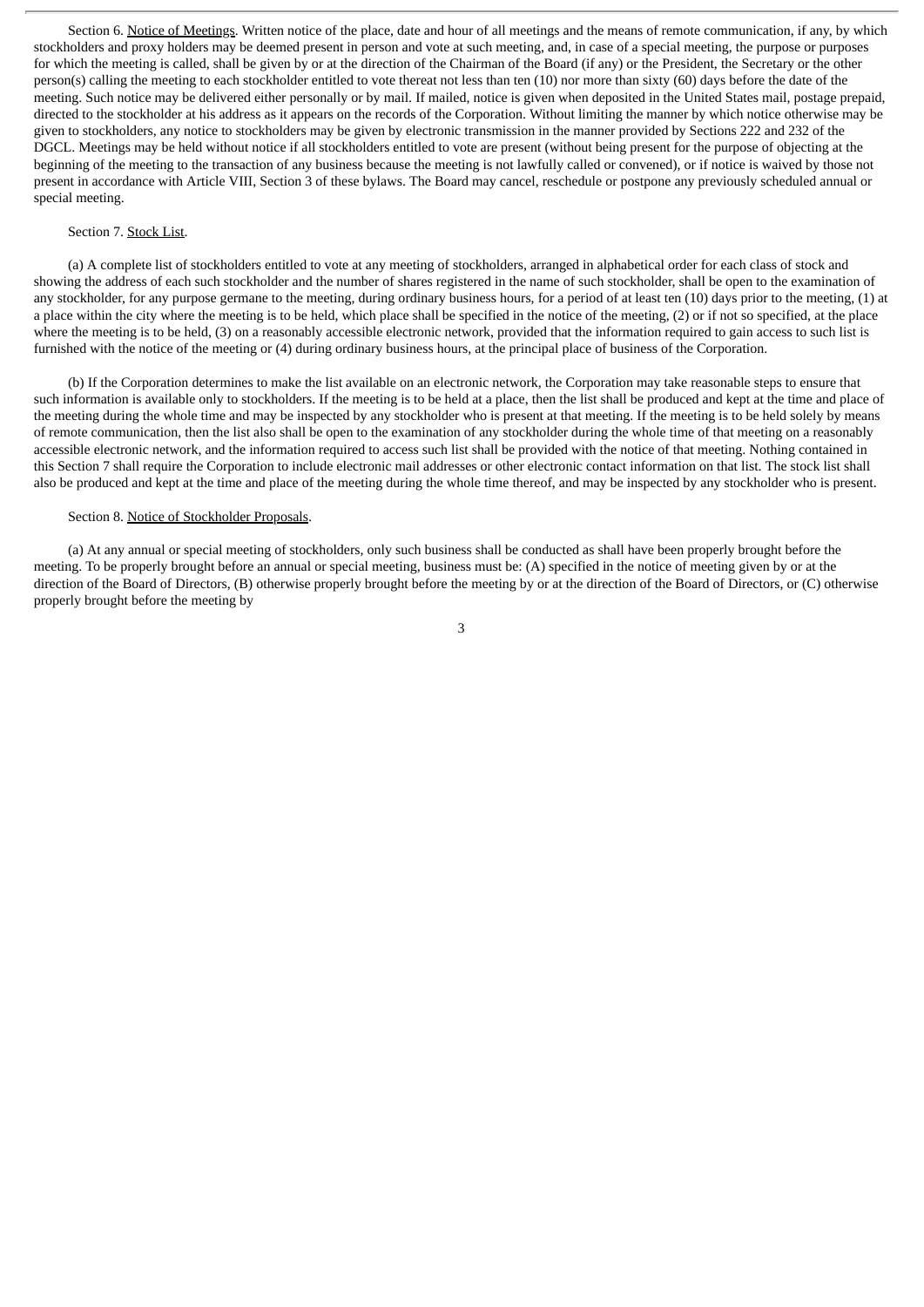a stockholder. In order for business to be properly brought before an annual meeting by a stockholder, the stockholder must have given timely notice thereof in writing to the Secretary of the Corporation and such proposal must be a proper matter for stockholder action under the DGCL. To be timely, a stockholder's notice must be delivered to or mailed and received at the principal executive offices of the Corporation not less than the ninety (90) days and not more than one hundred twenty (120) days prior to the anniversary of the date on which the proxy materials for the immediately preceding annual meeting of stockholders were first mailed; provided, however, that in the event no annual meeting was held in the previous year or the date of the annual meeting is more than thirty (30) days before or more than thirty (30) days after the first anniversary of the preceding year's annual meeting of stockholders, notice by the stockholder must be so received not later than the close of business on the later of one hundred twenty (120) calendar days in advance of such annual meeting or ten (10) calendar days following the date on which public announcement of the date of the meeting is first made. In the event the Chief Executive Officer or the Board of Directors calls a special meeting of stockholders for the election of directors, a stockholder proposing to nominate a person for that election must give in writing to the Secretary of the Corporation notice of the proposal not earlier than one hundred and twenty (120) days and not later than ninety (90) days prior to the special meeting, or ten (10) days after public announcement of the date of the special meeting and the proposed nominees.

(b) A stockholder's notice to the Secretary shall set forth as to each matter the stockholder proposals to be brought before the annual meeting: (i) a brief description of the business desired to be brought before the annual meeting and the reasons for conducting such business at the annual meeting, (ii) the name and address, as they appear on the Corporation's books, of the stockholder proposing such business, (iii) the class and number of shares of the Corporation that are beneficially owned by the stockholder, (iv) any material interest of the stockholder in such business, and (v) any other information that is required to be provided by the stockholder pursuant to Regulation 14A under the Securities Exchange Act of 1934, as amended (the "1934 Act"), in his capacity as a proponent to a stockholder proposal. Notwithstanding the foregoing, in order to include information with respect to a stockholder proposal in the proxy statement and form of proxy for a stockholders' meeting, stockholders must provide notice as required by the regulations promulgated under the 1934 Act.

(c) Notwithstanding anything in these bylaws to the contrary, no business shall be conducted at any annual meeting except in accordance with the procedures set forth in this Section 8. The chairman of the meeting shall, if the facts warrant, determine and declare at the meeting that business was not properly brought before the meeting and in accordance with the provisions of this Section 8, and, if he should so determine, he shall so declare at the meeting that any such business not properly brought before the meeting shall not be transacted.

#### Section 9. Proxies.

(a) Each stockholder entitled to vote at a meeting of stockholders may authorize another person or persons to act for him by proxy. Proxies for use at any meeting of stockholders shall be filed with the Secretary, or such other officer as the Board of Directors may from time to time determine by resolution, before or at the time of the meeting. All proxies shall be received and taken charge of and all ballots shall be received and canvassed by the secretary of the meeting who shall decide all questions touching upon the qualification of voters, the validity of the proxies, and the acceptance or rejection of votes, unless an inspector or inspectors shall have been appointed by the chairman of the meeting, in which event such inspector or inspectors shall decide all such questions.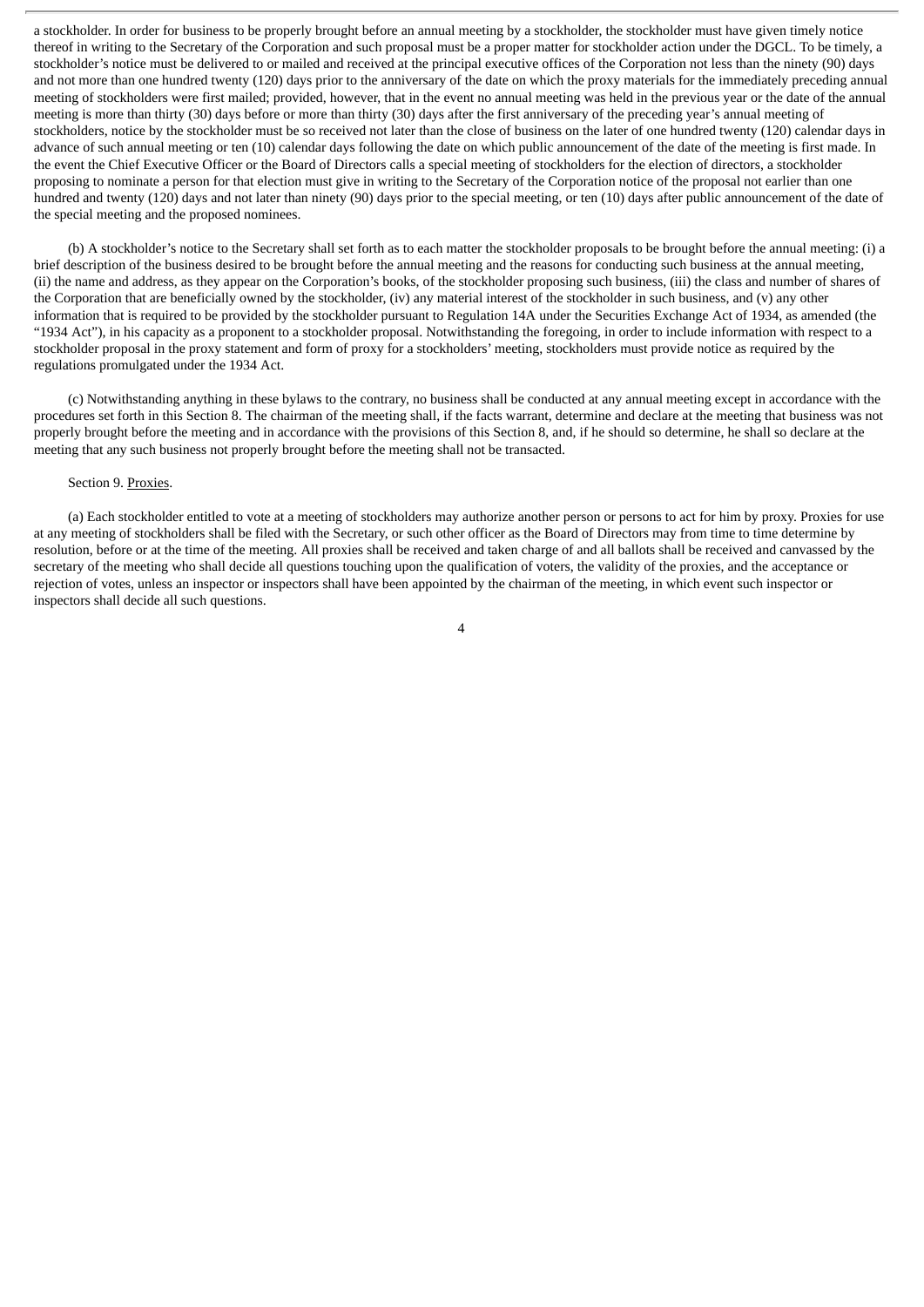(b) No proxy shall be valid after three (3) years from its date, unless the proxy provides for a longer period. Each proxy shall be revocable unless expressly provided therein to be irrevocable and coupled with an interest sufficient in law to support an irrevocable power.

(c) Should a proxy designate two or more persons to act as proxies, unless such instrument shall provide the contrary, a majority of such persons present at any meeting at which their powers thereunder are to be exercised shall have and may exercise all the powers of voting thereby conferred, or if only one be present, then such powers may be exercised by that one; or, if an even number attend and a majority do not agree on any particular issue, each proxy so attending shall be entitled to exercise such powers in respect of the same portion of the shares as he is of the proxies representing such shares.

#### Section 10. Voting; Elections; Inspectors.

(a) Unless otherwise required by law, provided in the Certificate of Incorporation or provided in a preferred stock designation, each stockholder shall have one vote for each share of stock entitled to vote which is registered in his name on the record date for the meeting. Shares registered in the name of another corporation, domestic or foreign, may be voted by such officer, agent or proxy as the bylaw (or comparable instrument) of such corporation may prescribe, or in the absence of such provision, as the Board of Directors (or comparable body) of such corporation may determine. Shares registered in the name of a deceased person may be voted by his executor or administrator, either in person or by proxy.

(b) All voting, except as required by the Certificate of Incorporation or where otherwise required by law, may be by a voice vote; provided, however, that upon demand therefor by stockholders holding a majority of the issued and outstanding stock present in person or by proxy at any meeting a stock vote shall be taken. Every stock vote shall be taken by written ballots, each of which shall state the name of the stockholder or proxy voting and such other information as may be required under the procedure established for the meeting. All elections of directors shall be by ballot, unless otherwise provided in the Certificate of Incorporation.

(c) At any meeting at which a vote is taken by ballots, the chairman of the meeting may appoint one or more inspectors, each of whom shall subscribe an oath or affirmation to execute faithfully the duties of inspector at such meeting with strict impartiality and according to the best of his ability. Such inspector shall receive the ballots, count the votes and make and sign a certificate of the result thereof. The chairman of the meeting may appoint any person to serve as inspector, except no candidate for the office of director shall be appointed as an inspector.

(d) Unless otherwise provided in the Certificate of Incorporation, cumulative voting of shares of any class or series of stock of the Corporation is prohibited.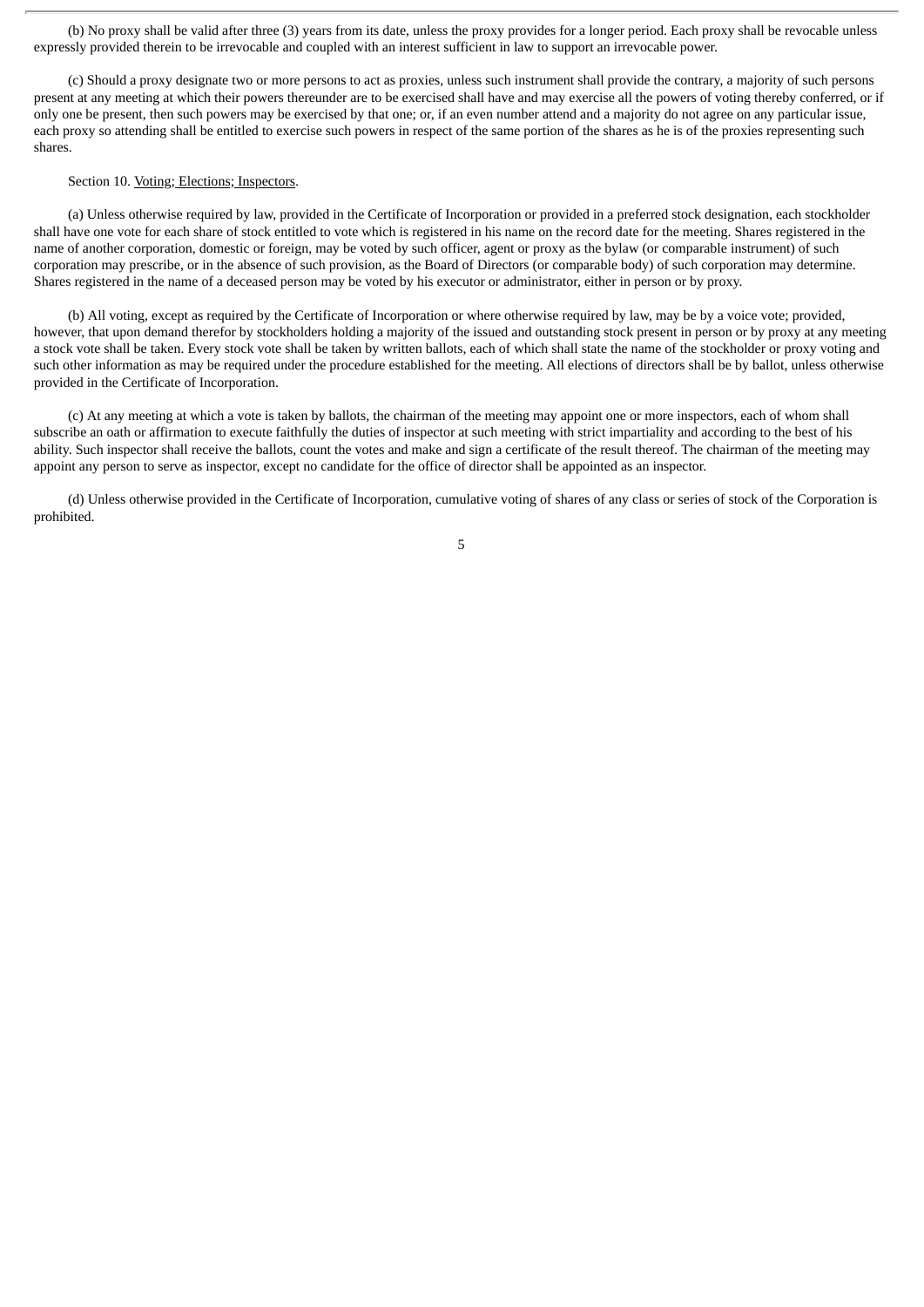(e) Unless otherwise provided in the Certificate of Incorporation, a nominee for director shall be elected to the Board if the votes cast for such nominee's election exceed the votes cast against such nominee's election at any meeting for the election of directors at which a quorum is present, *provided that* if as of a date that is fourteen (14) days in advance of the date the Corporation files its definitive proxy statement with the Securities and Exchange Commission (regardless of whether or not the proxy statement is thereafter revised or supplemented) the number of nominees exceeds the number of directors to be elected, the directors shall be elected by the vote of a plurality of the shares represented in person or by proxy at any such meeting and entitled to vote on the election of directors. The Environmental, Social, Governance, and Nominating Committee has established procedures under which any director who is not elected shall offer his or her resignation to the Board. The Environmental, Social, Governance, and Nominating Committee will make a recommendation to the Board on whether to accept or reject the resignation, or whether other action should be taken. The Board will act on the Committee's recommendation and publicly disclose its decision and the rationale behind it within ninety (90) days from the date of certification of the election results.

#### Section 11. Conduct of Meetings.

(a) The meetings of the stockholders shall be presided over by the Chairman of the Board (if any), or if he is not present, by the President, or if neither the Chairman of the Board (if any), nor President is present, by a chairman elected at the meeting. The Secretary of the Corporation, if present, shall act as secretary of such meetings, or if he is not present, an Assistant Secretary shall so act; if neither the Secretary nor an Assistant Secretary is present, then a secretary shall be appointed by the chairman of the meeting. The chairman of any meeting of stockholders shall determine the order of business and the procedure at the meeting, including such regulation of the manner of voting and the conduct of discussion as seem to him in order. Such rules, regulations, or procedures, whether adopted by the Board or prescribed by the chair of the meeting, may include, without limitation, the following: (1) the establishment of an agenda or order of business for the meeting; (2) rules and procedures for maintaining order at the meeting and the safety of those present; (3) limitations on attendance at or participation in the meeting to stockholders of record, their duly authorized and constituted proxies, or such other persons as the chair of the meeting shall determine; (4) restrictions on entry to the meeting after the time fixed for the commencement; and (5) limitations on the time allotted to questions or comments by participants. Unless and to the extent determined by the Board or the chair of the meeting, meetings of stockholders shall not be required to be held in accordance with the rules of parliamentary procedure.

Section 12. Meetings by Remote Communication. If authorized by the Board, and subject to such guidelines and procedures as the Board may adopt, stockholders and proxy holders not physically present at a meeting of stockholders may, by means of remote communication, participate in the meeting and be deemed present in person and vote at the meeting, whether such meeting is to be held in a designated place or solely by means of remote communication, provided that (1) the Corporation shall implement reasonable measures to verify that each person deemed present and permitted to vote at the meeting by means of remote communication is a stockholder or proxy holder, (2) the Corporation shall implement reasonable measures to provide such stockholders and proxy holders a reasonable opportunity to participate in the meeting and to vote on matters submitted to the stockholders, including the opportunity to read or hear the proceedings in the meeting substantially concurrently with such proceedings and (3) if the stockholder or proxy holder votes or takes other action at the meeting by means of remote communication, a record of such vote or other action shall be maintained by the Corporation.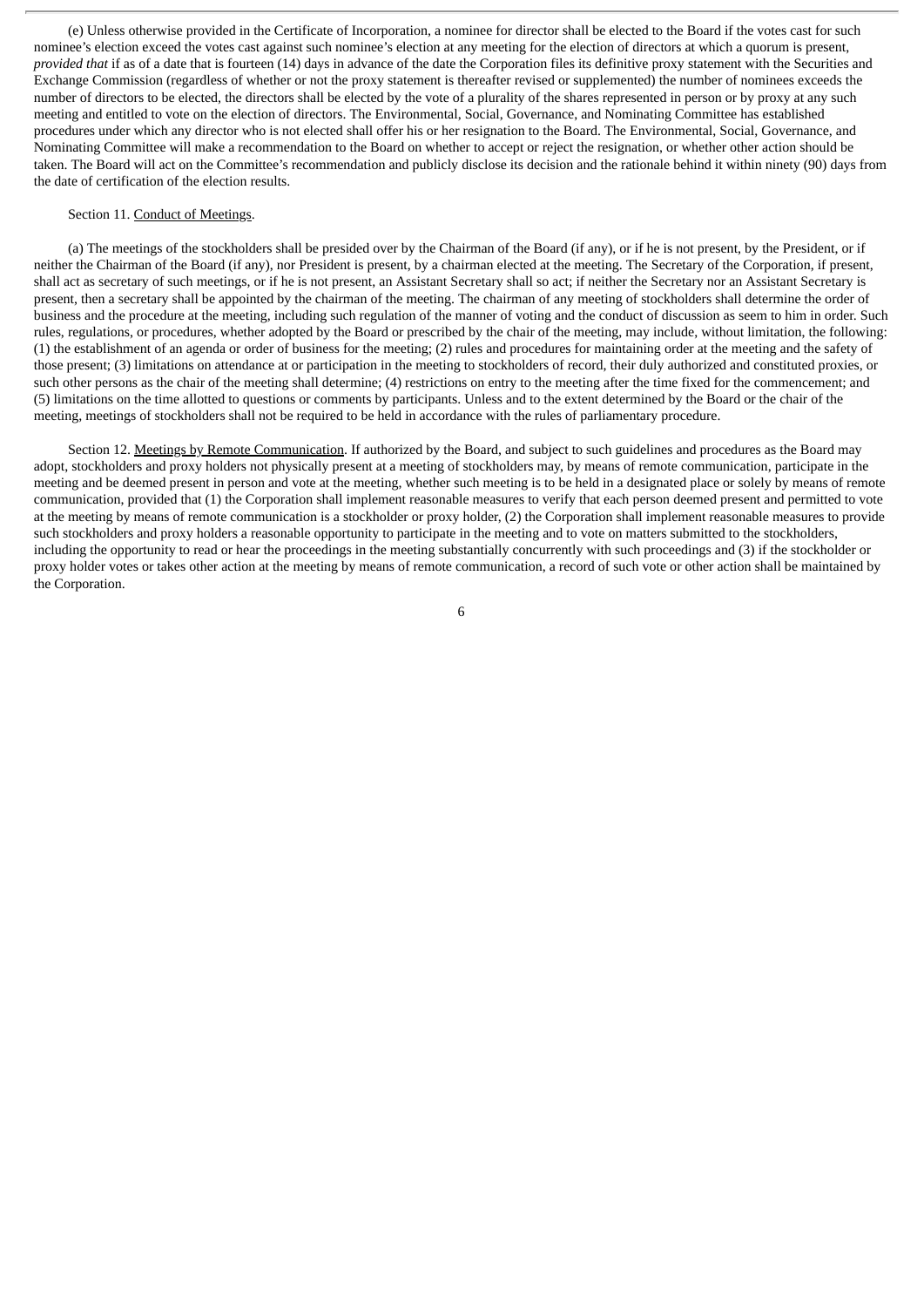Section 13. Treasury Stock. The Corporation shall not vote, directly or indirectly, shares of its own stock owned by it and such shares shall not be counted for quorum purposes.

Section 14. Action Without Meeting. Unless otherwise provided in the Certificate of Incorporation, the stockholders shall not be entitled to consent to corporate action in writing without a meeting.

#### **ARTICLE III BOARD OF DIRECTORS**

Section 1. Power; Number; Term of Office.

(a) The business and affairs of the Corporation shall be managed by or under the direction of the Board of Directors, and subject to the restrictions imposed by law or the Certificate of Incorporation, they may exercise all the powers of the Corporation.

(b) Subject to the rights of holders of a series of shares of Preferred Stock to elect one or more directors pursuant to any provisions of any certificate of designation relating to any such series, the number of directors will be fixed exclusively by a majority of the entire Board of Directors from time to time. If the Board of Directors makes no such determination, the number of directors shall be the number set forth in the Certificate of Incorporation. No decrease in the number of directors shall have the effect of shortening the term of any incumbent director.

(c) Commencing at the annual meeting of stockholders held in calendar year 2021 (the "2021 Annual Meeting"), each director shall be elected annually for a term of one year and shall hold office until the next succeeding annual meeting; provided, however, each director elected at the annual meeting of stockholders in calendar year 2019 shall hold office until the annual meeting of stockholders in calendar year 2022 and each director elected at the annual meeting of stockholders in calendar year 2020 shall hold office until the annual meeting of stockholders in calendar year 2023. In all cases, each director shall hold office until such director's successor is elected and qualified or until such director's earlier death, resignation or removal.

(d) Unless otherwise provided in the Certificate of Incorporation, directors need not be stockholders nor residents of the State of Delaware.

Section 2. Quorum. Unless otherwise provided in the Certificate of Incorporation, a majority of the total number of directors shall constitute a quorum for the transaction of business of the Board of Directors and the vote of a majority of the directors present at a meeting at which a quorum is present shall be the act of the Board of Directors.

Section 3. Place of Meetings; Order of Business. The directors may hold their meetings and may have an office and keep the books of the Corporation, except as otherwise provided by law, in such place or places, within or without the State of Delaware, as the Board of Directors may from time to time determine by resolution. At all meetings of the Board of Directors business shall be transacted in such order as shall from time to time be determined by the Chairman of the Board (if any), or in his absence by the President, or by resolution of the Board of Directors.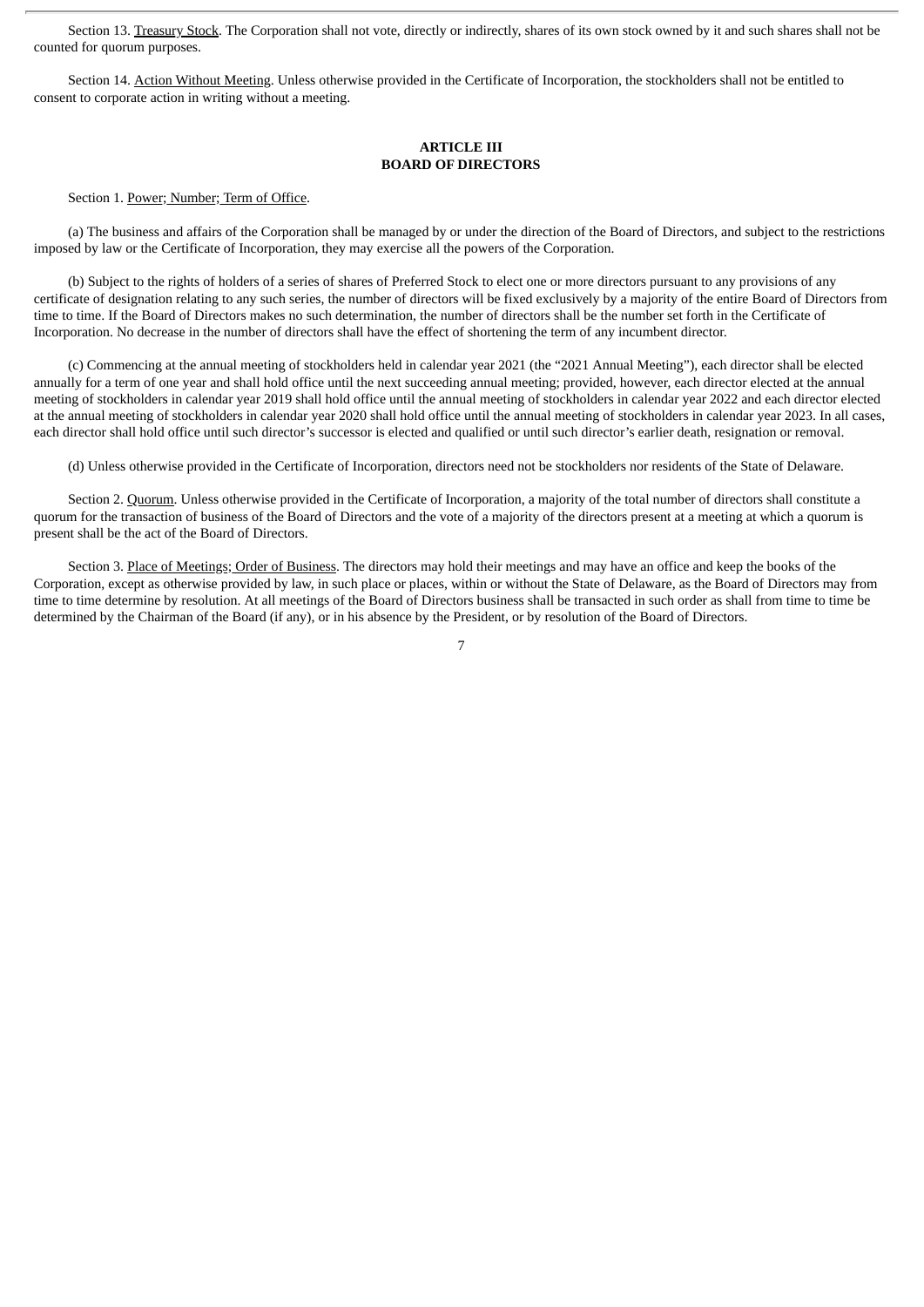Section 4. Regular Meetings. Regular meetings of the Board of Directors shall be held at such times and places as shall be designated from time to time by resolution of the Board of Directors. Notice of such regular meetings shall not be required.

Section 5. Special Meetings. Special meetings of the Board of Directors may be called by the Chairman of the Board (if any), the President or, on the written request of any two directors, by the Secretary, in each case on at least twenty four (24) hours personal, written, telegraphic, cable or wireless notice to each director. Such notice, or any waiver thereof pursuant to Article VIII, Section 3 hereof, need not state the purpose or purposes of such meeting, except as may otherwise be required by law or provided for in the Certificate of Incorporation or these bylaws.

Section 6. Resignation and Removal. Any director may resign at any time, by giving notice in writing or by electronic transmission to the Chairman of the Board, the Chief Executive Officer, the President, or the Secretary. Any such resignation shall take effect at the time specified in the notice of resignation or, if no time is specified, immediately upon receipt of the notice. Unless otherwise specified in the notice of resignation, acceptance of the resignation shall not be necessary to make it effective. A director of any class of directors of the Corporation elected prior to the 2021 Annual Meeting may be removed before the expiration date of that director's term of office, only for cause, by an affirmative vote of the holders of not less than eighty percent (80%) of the votes of the outstanding shares of the class or classes or series of stock then entitled to be voted at an election of directors of that class or series, voting together as a single class, cast at the annual meeting of stockholders or at any special meeting of stockholders called by a majority of the board of directors for this purpose. Any other director may be removed from office with or without cause.

Section 7. Vacancies; Increases in the Number of Directors. Unless otherwise provided in the Certificate of Incorporation, any vacancies in the Board resulting from death, resignation, retirement, disqualification, removal from office, or other cause and newly created directorships resulting from any increase in the authorized number of directors may be filled by no less than a majority vote of the remaining directors then in office, though less than a quorum, or by the sole remaining director (but not by the stockholders except as required by law), and each director so chosen shall hold office until the next succeeding annual meeting and until such director's successor is elected and qualified or until such director's earlier death, resignation, or removal from office.

Section 8. Compensation. Unless otherwise restricted by the Certificate of Incorporation, the Board of Directors shall have the authority to fix the compensation of directors.

#### Section 9. Action Without a Meeting; Telephone Conference Meeting.

(a) Unless otherwise restricted by the Certificate of Incorporation, any action required or permitted to be taken at any meeting of the Board of Directors, or any committee designated by the Board of Directors, may be taken without a meeting if all members of the Board of Directors or committee, as the case may be consent thereto in writing, and the writing or writings are filed with the minutes of proceedings of the Board of Directors or committee. Such consent shall have the same force and effect as a unanimous vote at a meeting, and may be stated as such in any document or instrument filed with the Secretary of State of Delaware.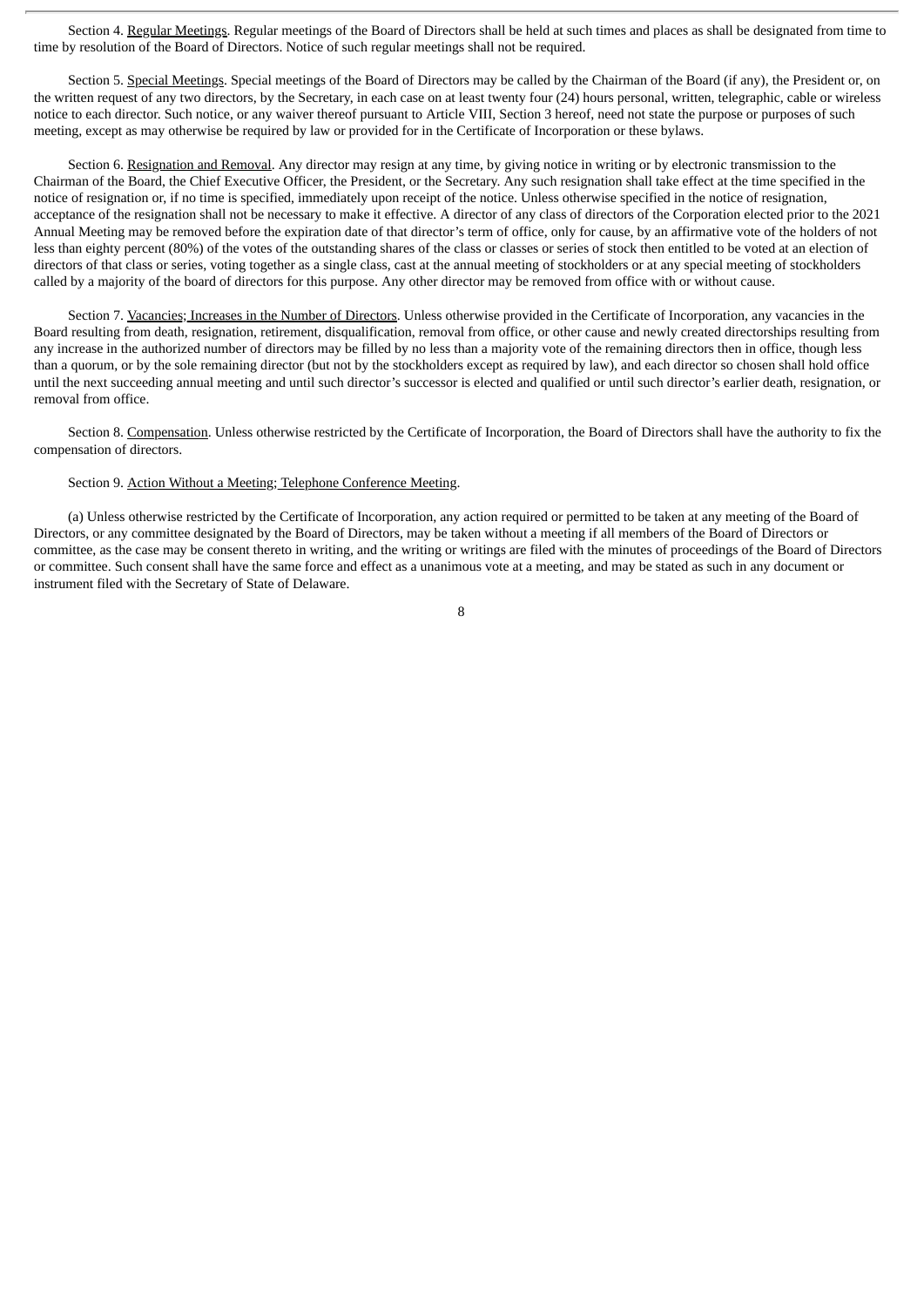(b) Unless otherwise restricted by the Certificate of Incorporation, subject to the requirement for notice of meetings, members of the Board of Directors, or members of any committee designated by the Board of Directors, may participate in a meeting of such Board of Directors or committee, as the case may be, by means of a conference telephone or similar communications equipment by means of which all persons participating in the meeting can hear each other, and participation in such a meeting shall constitute presence in person at such meeting, except where a person participates in the meeting for the express purpose of objecting to the transaction of any business on the ground that the meeting is not lawfully called or convened.

Section 10. Approval or Ratification of Acts or Contracts by Stockholders. The Board of Directors in its discretion may submit any act or contract for approval or ratification at any annual meeting of the stockholders, or at any special meeting of the stockholders called for the purpose of considering any such act or contract, and any act or contract that shall be approved or be ratified by the vote of the stockholders holding a majority of the issued and outstanding shares of stock of the Corporation entitled to vote and present in person or by proxy at such meeting (provided that a quorum is present), shall be as valid and as binding upon the Corporation and upon all the stockholders as if it has been approved or ratified by every stockholder of the Corporation.

#### **ARTICLE IV COMMITTEES**

Section 1. Designation Powers. The Board of Directors may, by resolution passed by a majority of the whole board, designate one or more committees, including, if they shall so determine, an executive committee, each such committee to consist of one or more of the directors of the Corporation. Any such designated committee shall have and may exercise such of the powers and authority of the Board of Directors in the management of the business and affairs of the Corporation as may be provided in such resolution, except that no such committee shall have the power or authority of the Board of Directors in reference to amending the Certificate of Incorporation, adopting an agreement of merger or consolidation, recommending to the stockholders the sale, lease or exchange of all or substantially all of the Corporation's property and assets, recommending to the stockholders a dissolution of the Corporation or a revocation of a dissolution of the Corporation, or amending, altering or repealing the bylaws or adopting new bylaws for the Corporation and, unless such resolution or the Certificate of Incorporation expressly so provides, no such committee shall have the power or authority to declare a dividend or to authorize the issuance of stock. Any such designated committee may authorize the seal of the Corporation to be affixed to all papers that may require it. In addition to the above such committee or committees shall have such other powers and limitations of authority as may be determined from time to time by resolution adopted by the Board of Directors.

Section 2. Procedure; Meetings; Quorum. Any committee designated pursuant to Section 1 of this Article IV shall have a committee chair designated by the Board of Directors (or if not so designated by the Board of Directors, by the members of the committee by majority vote of the committee members), shall keep regular minutes of its proceedings and report the same to the Board of Directors when requested, shall fix its own rules or procedures, and shall meet at such times and at such place or places as may be provided by such rules, or by resolution of such committee or resolution of the Board of Directors. At every meeting of any such committee, the presence of a majority of all the members thereof shall constitute a quorum and the affirmative vote of a majority of the members present shall be necessary for the adoption by it of any resolution.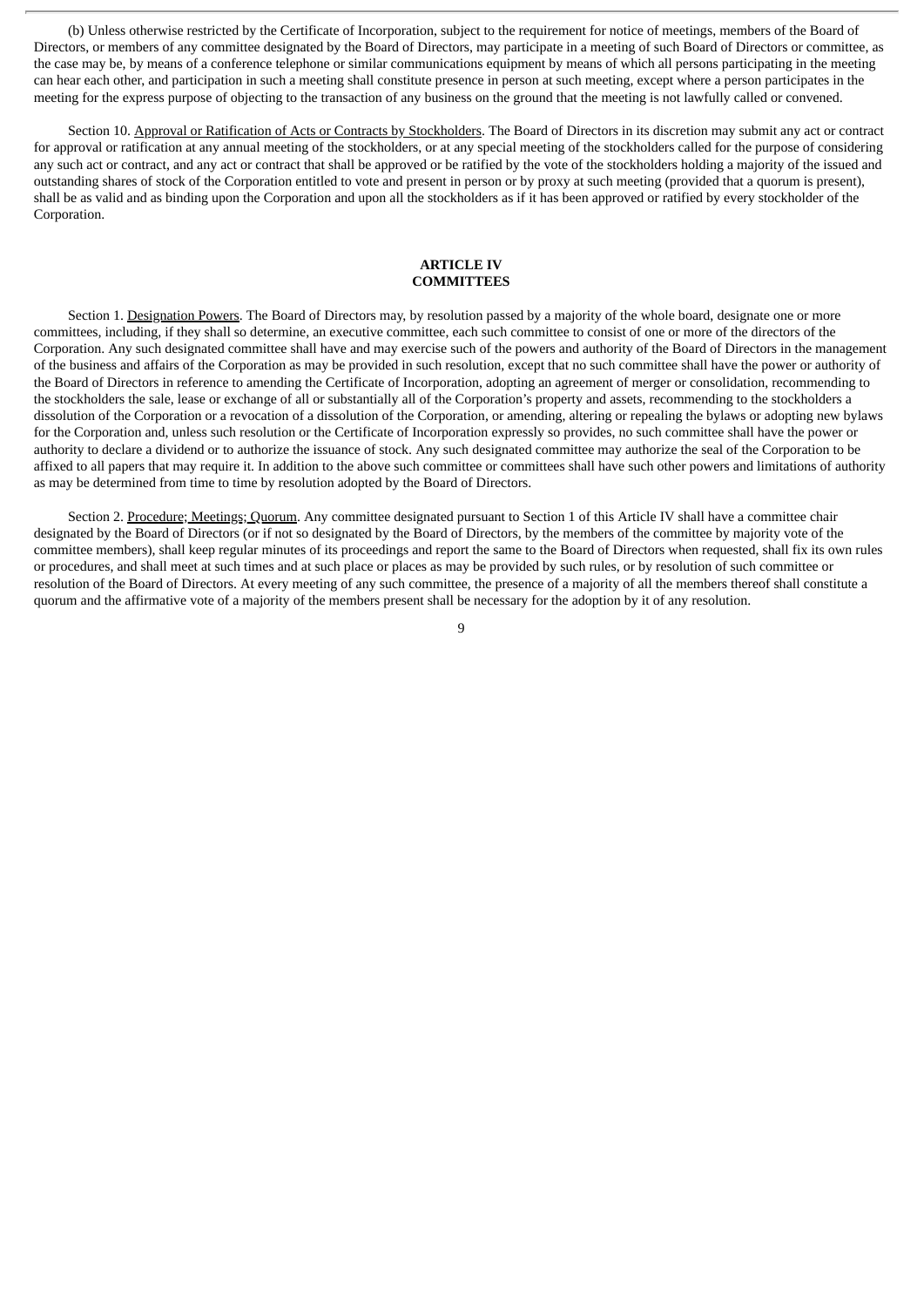Section 3. Substitution of Members. The Board of Directors may designate one or more directors as alternate members of any committee, who may replace any absent or disqualified member at any meeting of such committee. In the absence or disqualification of a member of a committee, the member or members present at any meeting and not disqualified from voting, whether or not constituting a quorum, may unanimously appoint another member of the Board of Directors to act at the meeting in the place of the absent or disqualified member.

### **ARTICLE V OFFICERS**

Section 1. Number, Titles and Term of Office. The officers of the Corporation shall be a President, one or more Vice Presidents (any one or more of whom may be designated Executive Vice President or Senior Vice President), a Treasurer, a Secretary and, if the Board of Directors so elects, a Chairman of the Board and such other officers as the Board of Directors may from time to time elect or appoint. Each officer shall hold office until his successor shall be duly elected and shall qualify or until his death or until he shall resign or shall have been removed in the manner hereinafter provided. Any number of offices may be held by the same person, unless the Certificate of Incorporation provides otherwise. No officer need be a director.

Section 2. Salaries. The salaries or other compensation of the officers and agents of the Corporation shall be fixed from time to time by the Board of Directors.

Section 3. Removal. Any officer or agent elected or appointed by the Board of Directors may be removed, either with or without cause, by the vote of a majority of the whole Board of Directors at a special meeting called for the purpose, or at any regular meeting of the Board of Directors, provided the notice for such meeting shall specify that the matter of any such proposed removal will be considered at the meeting but such removal shall be without prejudice to the contract rights, if any, of the person so removed. Election or appointment of an officer or agent shall not of itself create contract rights.

Section 4. Vacancies. Any vacancy occurring in any office of the Corporation may be filled by the Board of Directors.

Section 5. Powers and Duties of the Chief Executive Officer. The President shall be the Chief Executive Officer of the Corporation unless the Board of Directors designates the Chairman of the Board as Chief Executive Officer. Subject to the control of the Board of Directors and the executive committee (if any), the Chief Executive Officer shall have general executive charge, management and control of the properties, business and operations of the Corporation with all such powers as may be reasonably incident to such responsibilities; he may agree upon and execute all leases, contracts, evidences of indebtedness and other obligations in the name of the Corporation and may sign all certificates for shares of capital stock of the Corporation; and shall have such other powers and duties as designated in accordance with these bylaws and as from time to time may be assigned to him by the Board of Directors.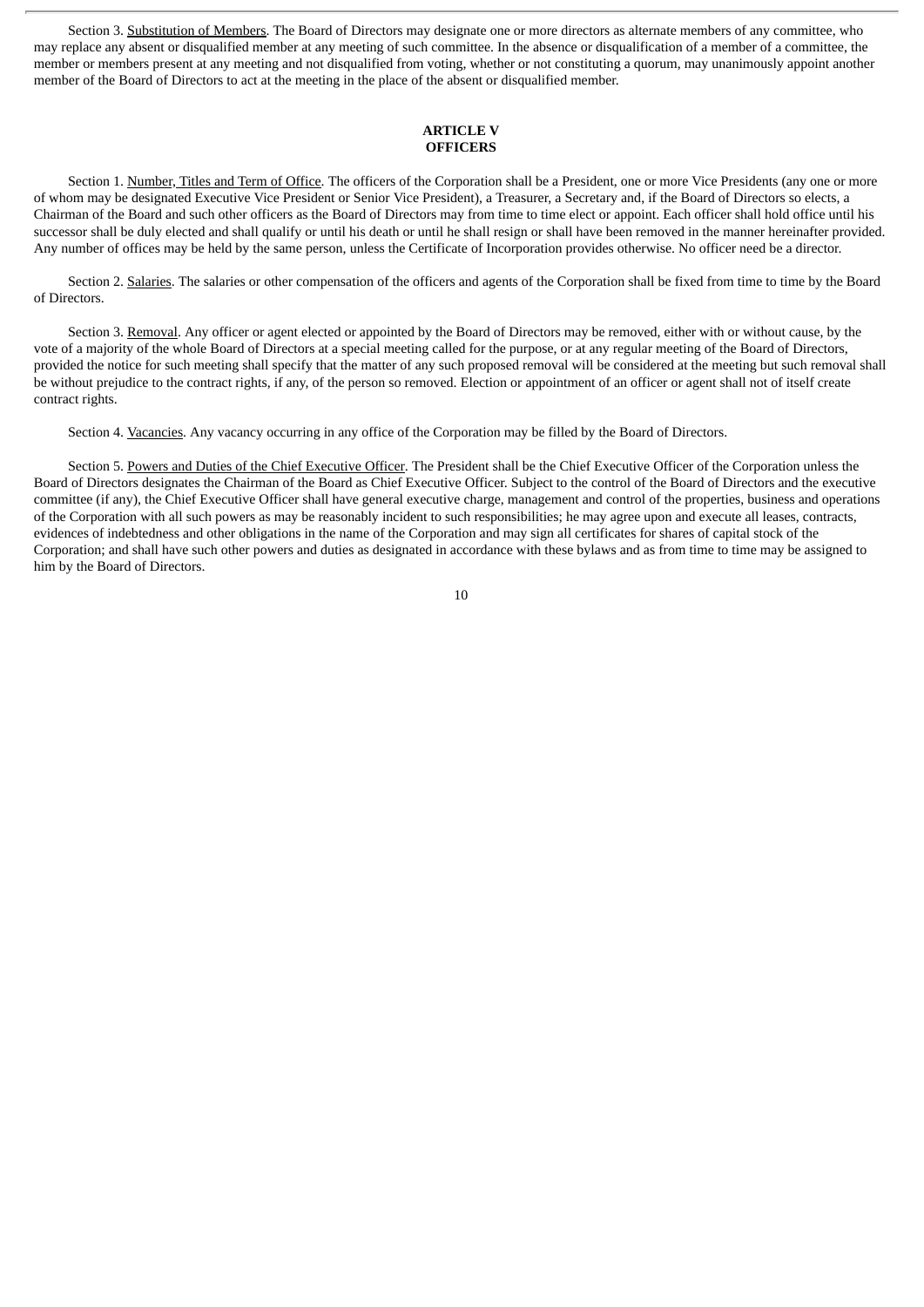Section 6. Powers and Duties of the Chairman of the Board. If elected, the Chairman of the Board shall preside at all meetings of the stockholders and of the Board of Directors; and he shall have such other powers and duties as designated in these bylaws and as from time to time may be assigned to him by the Board of Directors.

Section 7. Powers and Duties of the President. Unless the Board of Directors otherwise determines, the President shall have the authority to agree upon and execute all leases, contracts, evidences of indebtedness and other obligations in the name of the Corporation; and, unless the Board of Directors otherwise determines, he shall, in the absence of the Chairman of the Board or if there be no Chairman of the Board, preside at all meetings of the stockholders and (should he be a director) of the Board of Directors; and he shall have such other powers and duties as designated in accordance with these bylaws and as from time to time may be assigned to him by the Board of Directors.

Section 8. Vice Presidents. In the absence of the President, or in the event of his inability or refusal to act, a Vice President designated by the Board of Directors shall perform the duties of the President, and when so acting shall have all the powers of and be subject to all the restrictions upon the President. In the absence of a designation by the Board of Directors of a Vice President to perform the duties of the President, or in the event of his absence or inability or refusal to act, the Vice President who is present and who is senior in terms of time as a Vice President of the Corporation shall so act. The Vice Presidents shall perform such other duties and have such other powers as the Board of Directors may from time to time prescribe.

Section 9. Treasurer. The Treasurer shall have responsibility for the custody and control of all the funds and securities of the Corporation, and he shall have such other powers and duties as designated in these bylaws and as from time to time may be assigned to him by the Board of Directors. He shall perform all acts incident to the position of Treasurer, subject to the control of the Chief Executive Officer and the Board of Directors; and he shall, if required by the Board of Directors, give such bond for the faithful discharge of his duties in such form as the Board of Directors may require.

Section 10. Assistant Treasurers. Each Assistant Treasurer shall have the usual powers and duties pertaining to his office, together with such other powers and duties as designated in these bylaws and as from time to time may be assigned to him by the Chief Executive Officer or the Board of Directors. The Assistant Treasurers shall exercise the powers of the Treasurer during that officer's absence or inability or refusal to act.

Section 11. Secretary. The Secretary shall keep the minutes of all meetings of the Board of Directors, committees of directors and the stockholders, in books provided for that purpose; he shall attend to the giving and serving of all notices; he may in the name of the Corporation affix the seal of the Corporation to all contracts of the Corporation and attest the affixation of the seal of the Corporation thereto; he may sign with the other appointed officers all certificates for shares of capital stock of the Corporation; he shall have charge of the certificate books, transfer books and stock ledgers, and such other books and papers as the Board of Directors may direct, all of which shall at all reasonable times be open to inspection of any director upon application at the office of the Corporation during business hours; he shall have such other powers and duties as designated in these bylaws and as from time to time may be assigned to him by the Board of Directors; and he shall in general perform all acts incident to the office of Secretary, subject to the control of the Chief Executive Officer and the Board of Directors.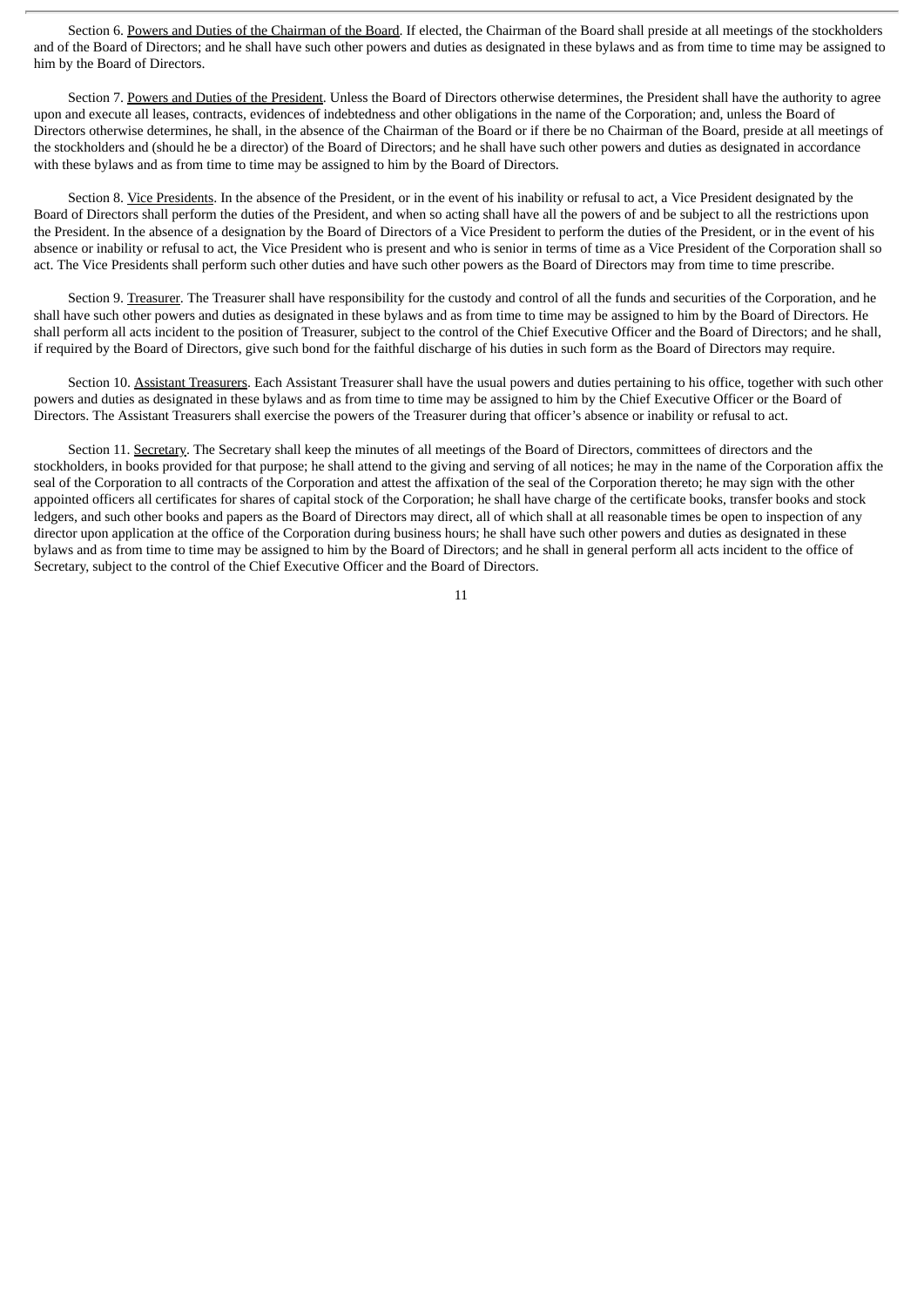Section 12. Assistant Secretaries. Each Assistant Secretary shall have the usual powers and duties pertaining to his office, together with such other powers and duties as designated in these bylaws and as from time to time may be assigned to him by the Chief Executive Officer or the Board of Directors. The Assistant Secretaries shall exercise the powers of the Secretary during that officer's absence or inability or refusal to act.

Section 13. Action with Respect to Securities of Other Corporations. Unless otherwise directed by the Board of Directors, the Chief Executive Officer shall have power to vote and otherwise act on behalf of the Corporation, in person or by proxy, at any meeting of security holders of or with respect to any action of security holders of any other corporation in which this Corporation may hold securities and otherwise to exercise any and all rights and powers which this Corporation may possess by reason of its ownership of securities in such other corporation.

## **ARTICLE VI INDEMNIFICATION OF DIRECTORS, OFFICERS, EMPLOYEES AND AGENTS**

Section 1. Right to Indemnification. Each person who was or is, made a party or is threatened to be made a party to or is involved in any action, suit or proceeding, whether civil, criminal, administrative or investigative (hereinafter a "proceeding"), by reason of the fact that he or she or a person of whom he or she is the legal representative, is or was or has agreed to become a director or officer of the Corporation or is or was serving or has agreed to serve at the request of the Corporation as a director, officer, employee or agent of another corporation or of a partnership, joint venture, trust or other enterprise, including service with respect to employee benefit plans, whether the basis of such proceeding is alleged action in an official capacity as a director or officer or in any other capacity while serving or having agreed to serve as a director or officer, shall be indemnified and held harmless by the Corporation to the fullest extent authorized by the DGCL, as the same exists or may hereafter be amended, (but, in the case of any such amendment, only to the extent that such amendment permits the Corporation to provide broader indemnification rights than said law permitted the Corporation to provide prior to such amendment) against all expense, liability and loss (including without limitation, attorneys' fees, judgments, fines, ERISA excise taxes or penalties and amounts paid or to be paid in settlement) reasonably incurred or suffered by such person in connection therewith and such indemnification shall continue as to a person who has ceased to serve in the capacity which initially entitled such person to indemnity hereunder and shall inure to the benefit of his or her heirs, executors and administrators; provided, however, that the Corporation shall indemnify any such person seeking indemnification in connection with a proceeding (or part thereof) initiated by such person only if such proceeding (or part thereof) was authorized by the Board of Directors of the Corporation. The right to indemnification conferred in this Article VI shall be a contract right and shall include the right to be paid by the Corporation the expenses incurred in defending any such proceeding in advance of its final disposition; provided, however, that, if the DGCL requires, the payment of such expenses incurred by a current, former or proposed director or officer in his or her capacity as a director or officer or proposed director or officer (and not in any other capacity in which service was or is or has been agreed to be rendered by such person while a director or officer, including, without limitation, service to an employee benefit plan) in advance of the final disposition of a proceeding, shall be made only upon delivery to the Corporation of an undertaking, by or on behalf of such indemnified person, to repay all amounts so advanced if it shall ultimately be determined that such indemnified person is not entitled to be indemnified under this Section or otherwise.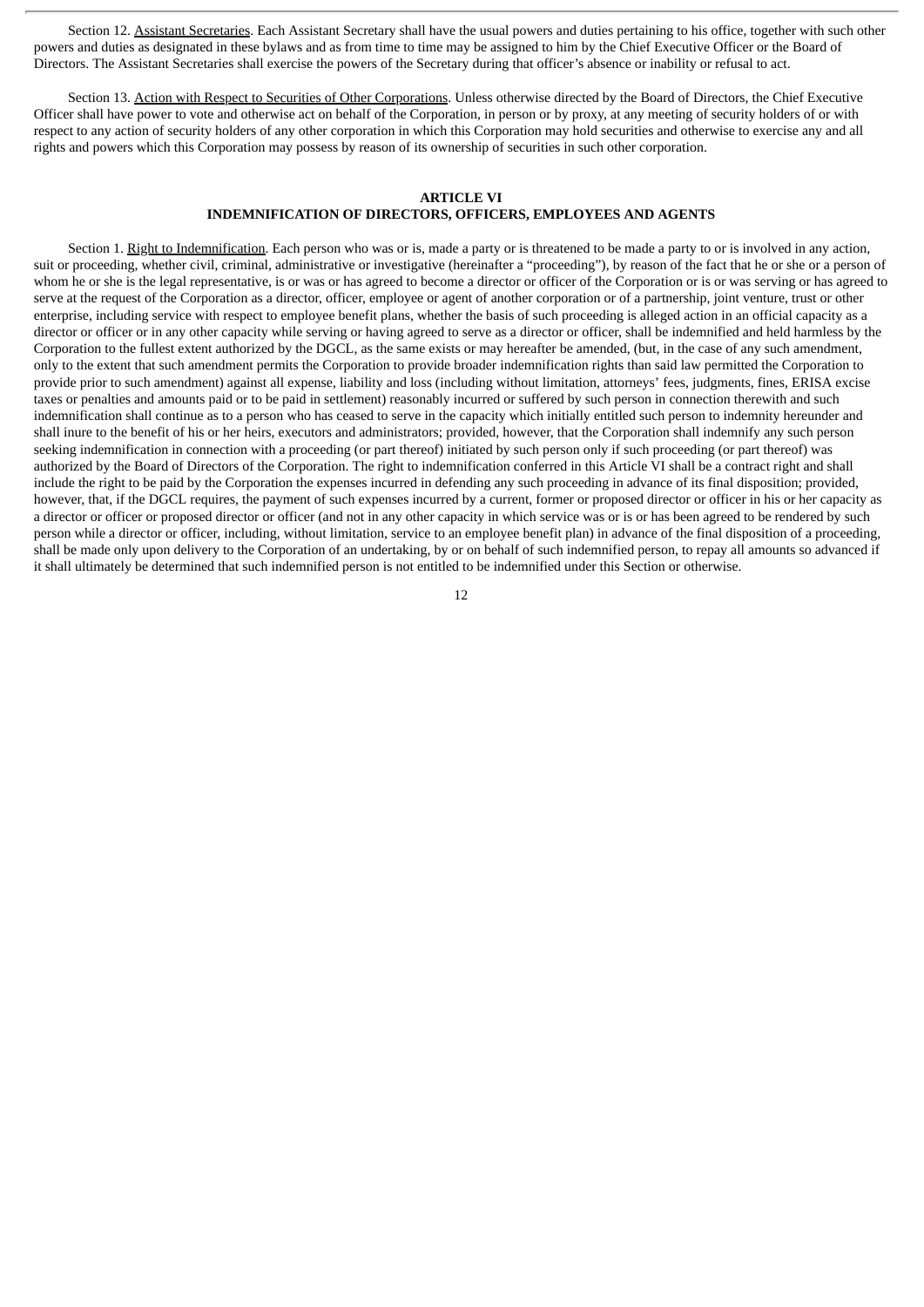Section 2. Indemnification of Employees and Agents. The Corporation may, by action of its Board of Directors, provide indemnification to employees and agents of the Corporation, individually or as a group, with the same scope and effect as the indemnification of directors and officers provided for in this Article.

Section 3. Right of Claimant to Bring Suit. If a written claim received by the Corporation from or on behalf of an indemnified party under this Article VI is not paid in full by the Corporation within ninety days after such receipt, the claimant may at any time thereafter bring suit against the Corporation to recover the unpaid amount of the claim and, if successful in whole or in part, the claimant shall be entitled to be paid also the expense of prosecuting such claim. It shall be a defense to any such action (other than an action brought to enforce a claim for expenses incurred in defending any proceeding in advance of its final disposition where the required undertaking, if any is required, has been tendered to the Corporation) that the claimant has not met the standards of conduct which make it permissible under the DGCL for the Corporation to indemnify the claimant for the amount claimed, but the burden of proving such defense shall be on the Corporation. Neither the failure of the Corporation (including its Board of Directors, independent legal counsel, or its stockholders) to have made a determination prior to the commencement of such action that indemnification of the claimant is proper in the circumstances because he or she has met the applicable standard of conduct set forth in the DGCL, nor an actual determination by the Corporation (including its Board of Directors, independent legal counsel, or its stockholders) that the claimant has not met such applicable standard of conduct, shall be a defense to the action or create a presumption that the claimant has not met the applicable standard of conduct.

Section 4. Non-exclusivity of Rights. The right to indemnification and the advancement and payment of expenses conferred in this Article VI shall not be exclusive of any other right which any person may have or hereafter acquire under any law (common or statutory), provision of the Certificate of Incorporation of the Corporation, bylaw, agreement, vote of stockholders or disinterested directors or otherwise.

Section 5. Insurance. The Corporation may maintain insurance, at its expense, to protect itself and any person who is or was serving as a director, officer, employee or agent of the Corporation or is or was serving at the request of the Corporation as a director, officer, employee or agent of another corporation, partnership, joint venture, trust or other enterprise against any expense, liability or loss, whether or not the Corporation would have the power to indemnify such person against such expense, liability or loss under the DGCL.

Section 6. Savings Clause. If this Article VI or any portion hereof shall be invalidated on any ground by any court of competent jurisdiction, then the Corporation shall nevertheless indemnify and hold harmless each director and officer of the Corporation, as to costs, charges and expenses (including attorneys' fees), judgments, fines, and amounts paid in settlement with respect to any action, suit or proceeding, whether civil, criminal, administrative or investigative to the full extent permitted by any applicable portion of this Article VI that shall not have been invalidated and to the fullest extent permitted by applicable law.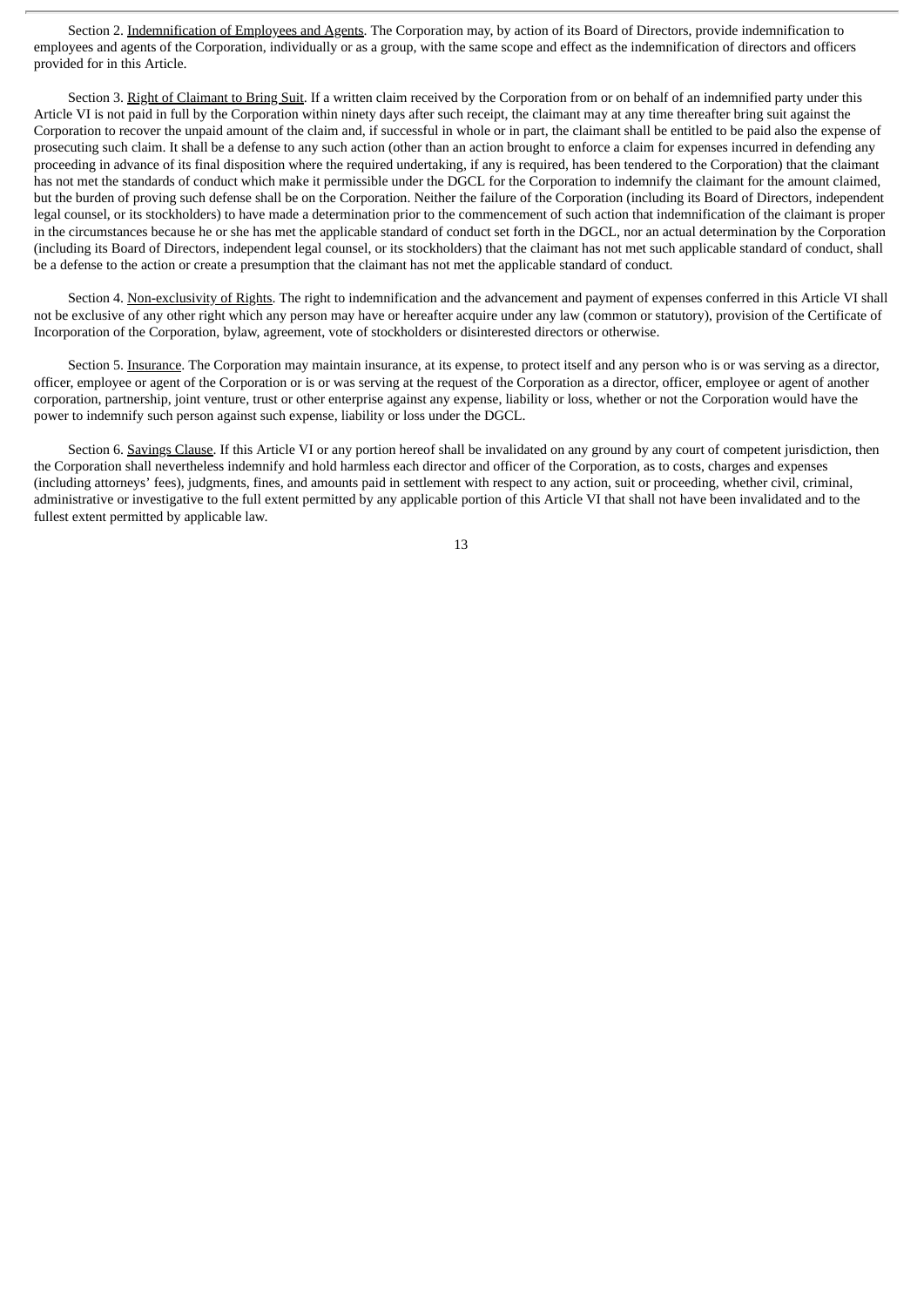Section 7. Definitions. For purposes of this Article, reference to the "Corporation" shall include, in addition to the Corporation, any constituent corporation (including any constituent of a constituent) absorbed in a consolidation or merger prior to (or, in the case of an entity specifically designated in a resolution of the Board of Directors, after) the adoption hereof and which, if its separate existence had continued, would have had the power and authority to indemnify its directors, officers and employees or agents, so that any person who is or was a director, officer, employee or agent of such constituent corporation, or is or was serving at the request of such constituent corporation as a director, officer, employee or agent of another corporation, partnership, joint venture, trust or other enterprise, shall stand in the same position under the provisions of this Article with respect to the resulting or surviving corporation as he would have with respect to such constituent corporation if its separate existence had continued.

#### **ARTICLE VII CAPITAL STOCK**

#### Section 1. Certificates of Stock.

(a) The shares of the capital stock of the Corporation may be certificated or uncertificated, as provided under Delaware law, and shall be entered in the books of the Corporation and registered as they are issued. Any certificates representing shares of stock shall be in such form, not inconsistent with that required by law and the Certificate of Incorporation, as shall be approved by the Board of Directors, setting forth the number and class of shares of the stock of the Corporation owned by the stockholder. Any certificates issued to any shareholder of the Corporation shall bear the name of the Corporation and state that it is organized under the laws of the State of Delaware, the name of the shareholder, and the number of shares (and, if the stock of the Corporation shall be divided into classes or series, the class and series of such shares) represented. Each certificate shall be signed either manually or by facsimile, by (i) the Chairman of the Board (if any), President or a Vice President and (ii) by the Secretary or an Assistant Secretary or the Treasurer or an Assistant Treasurer and shall be sealed with the seal of the Corporation or a facsimile thereof if the Board of Directors shall have provided for such seal. In case any officer, transfer agent or registrar who shall have signed or whose facsimile signature or signatures shall have been placed upon any such certificate or certificates shall have ceased to be such officer, transfer agent or registrar before such certificate is issued by the Corporation, such certificate may nevertheless be issued by the Corporation with the same effect as if such person were such officer, transfer agent or registrar at the date of issue. The stock record books and the blank stock certificate books shall be kept by the Secretary, or at the office of such transfer agent or transfer agents as the Board of Directors may from time to time by resolution determine.

(b) Within a reasonable time after the issuance of uncertificated stock, the Corporation shall send to the registered owner thereof a written notice that shall set forth the name of the Corporation, that the Corporation is organized under the laws of the State of Delaware, the name of the stockholder, and the number of shares (and, if the stock of the Corporation shall be divided into classes or series, the class and series of such shares) represented, and any restrictions on the transfer or registration of such shares of stock imposed by the Corporation's Certificate of Incorporation, these Bylaws, any agreement among stockholders or any agreement between stockholders and the Corporation.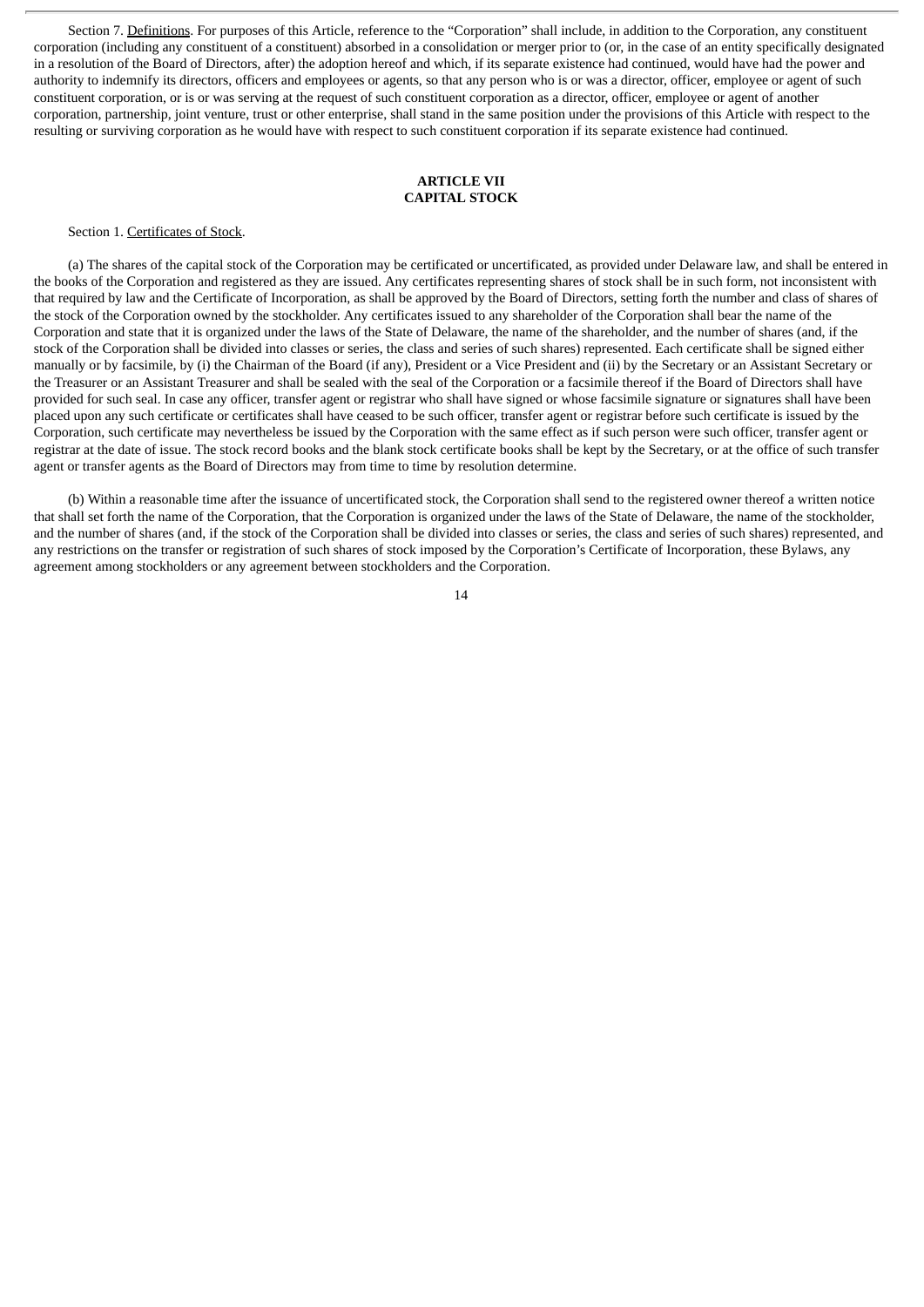#### Section 2. Transfer of Stock.

(a) Upon surrender to the Corporation or the transfer agent of the Corporation of a certificate for shares duly endorsed or accompanied by proper evidence of succession, assignation, or authority to transfer, it shall be the duty of the Corporation to issue a new certificate or evidence of the issuance of uncertificated shares to the stockholder entitled thereto, cancel the old certificate and record the transaction upon the Corporation's books. Upon the surrender of any certificate for transfer of stock, such certificate shall at once be conspicuously marked on its face "Cancelled" and filed with the permanent records of the Corporation.

(b) Upon receipt of proper transfer instructions from the registered owner of uncertificated shares, such uncertificated shares shall be cancelled, issuance of new equivalent uncertificated shares or certificated shares shall be made to the stockholder entitled thereto and the transaction shall be recorded upon the books of the Corporation. If the Corporation has a transfer agent or registrar acting on its behalf, the signature of any officer or representative thereof may be in facsimile.

(c) The Board of Directors may appoint a transfer agent and one or more co-transfer agents and registrar and one or more co-registrars and may make or authorize such agent to make all such rules and regulations deemed expedient concerning the issue, transfer and registration of shares of stock.

Section 3. Ownership of Stock. The Corporation shall be entitled to treat the holder of record of any share or shares of capital stock of the Corporation as the holder in fact thereof and, accordingly, shall not be bound to recognize any equitable or other claim to or interest in such share or shares on the part of any other person, whether or not it shall have express or other notice thereof, except as otherwise provided by the laws of the State of Delaware.

Section 4. Regulations Regarding Stock. The Board of Directors shall have the power and authority to make all such rules and regulations as they may deem expedient concerning the issue, transfer and registration or the replacement of (i) certificates for shares and (ii) uncertificated shares of capital stock of the Corporation.

Section 5. Lost or Destroyed Certificates. The Board of Directors may determine the conditions upon which a new certificate of stock or an uncertificated share may be issued in place of a certificate which is alleged to have been lost, stolen or destroyed; and may, in their discretion, require the owner of such certificate or his legal representative to give bond, with sufficient surety, to indemnify the Corporation and each transfer agent and registrar against any and all losses or claims that may arise by reason of the issue of (i) a new certificate or (ii) an uncertificated share in the place of the certificate so lost, stolen or destroyed.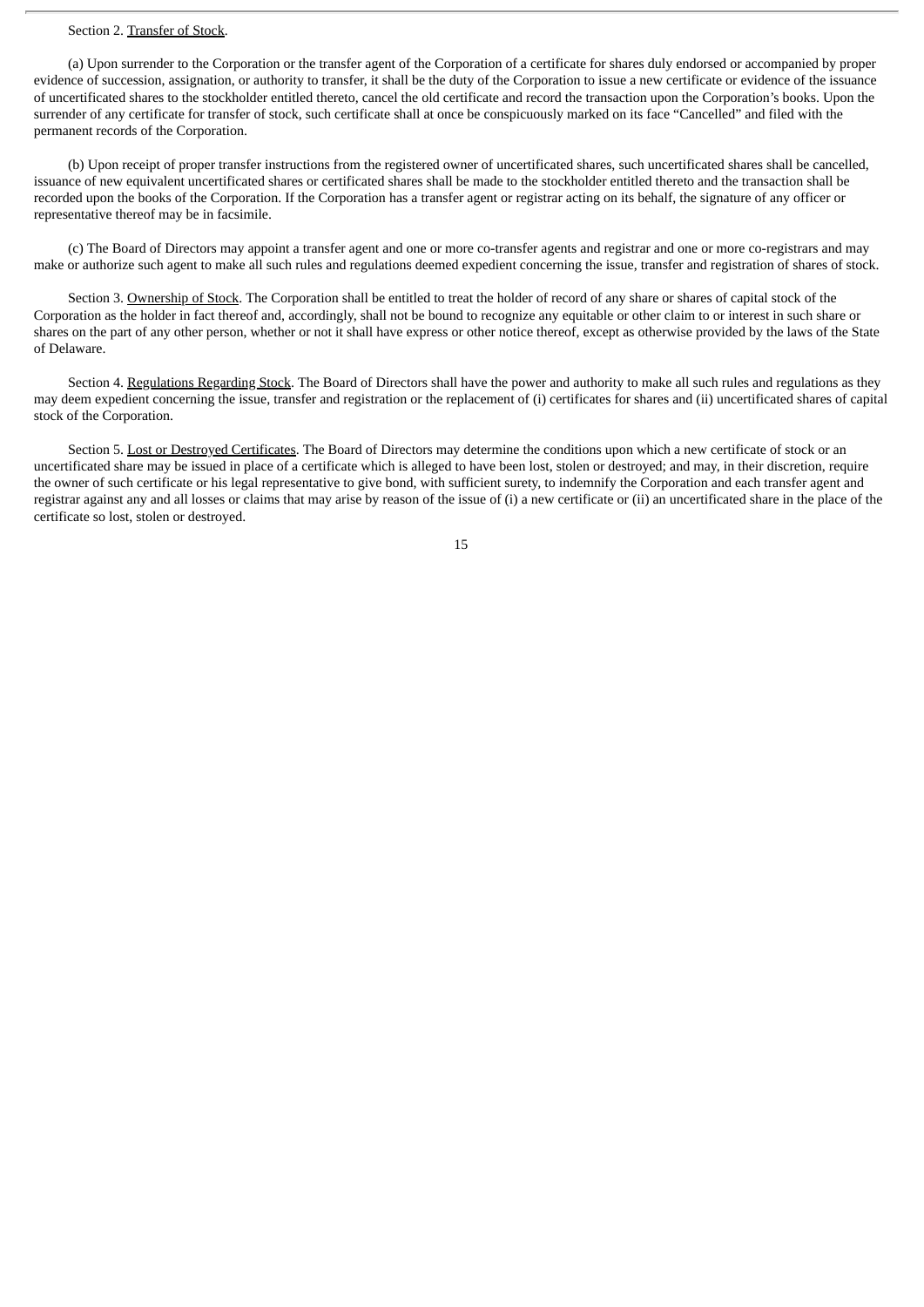#### **ARTICLE VIII MISCELLANEOUS PROVISIONS**

Section 1. Fiscal Year. The fiscal year of the Corporation shall be such as established from time to time by the Board of Directors.

Section 2. Corporate Seal. The Board of Directors may provide a suitable seal, containing the name of the Corporation. The Secretary shall have charge of the seal (if any). If and when so directed by the Board of Directors or a committee thereof, duplicates of the seal may be kept and used by the Treasurer or by the Assistant Secretary or Assistant Treasurer.

#### Section 3. Notice and Waiver of Notice.

(a) Whenever any notice is required to be given by law, the Certificate of Incorporation or under the provisions of these bylaws, said notice shall be deemed to be sufficient if given (i) by telegraphic, cable or wireless transmission or (ii) by deposit of the same in a post office box in a sealed prepaid wrapper addressed to the person entitled thereto at his post office address, as it appears on the records of the Corporation, and such notice shall be deemed to have been given on the day of such transmission or mailing, as the case may be.

(b) Whenever notice is required to be given by law, the Certificate of Incorporation or under any of the provisions of these bylaws, a written waiver thereof, signed by the person entitled to notice, whether before or after the time stated therein, shall be deemed equivalent to notice. Attendance of a person at a meeting shall constitute a waiver of notice of such meeting, except when the person attends a meeting for the express purpose of objecting, at the beginning of the meeting, to the transaction of any business because the meeting is not lawfully called or convened. Neither the business to be transacted at, nor the purpose of, any regular or special meeting of the stockholders, directors, or members of a committee of directors need be specified in any written waiver of notice unless so required by the Certificate of Incorporation or the bylaws.

Section 4. Facsimile Signatures. In addition to the provisions for the use of facsimile signatures elsewhere specifically authorized in these bylaws, facsimile signatures of any officer or officers of the Corporation may be used whenever and as authorized by the Board of Directors.

Section 5. Reliance upon Books, Reports and Records. Each director and each member of any committee designated by the Board of Directors shall, in the performance of his duties, be fully protected in relying in good faith upon the books of account or reports made to the Corporation by any of its officers, or by an independent certified public accountant, or by an appraiser selected with reasonable care by the Board of Directors or by any such committee, or in relying in good faith upon other records of the Corporation.

Section 6. Electronic Transmissions. For purposes of these bylaws, "electronic transmission" means any form of communication, not directly involving the physical transmission of paper, that creates a record that may be retained, retrieved, and reviewed by a recipient, and that may be directly reproduced in paper form by such recipient through an automated process.